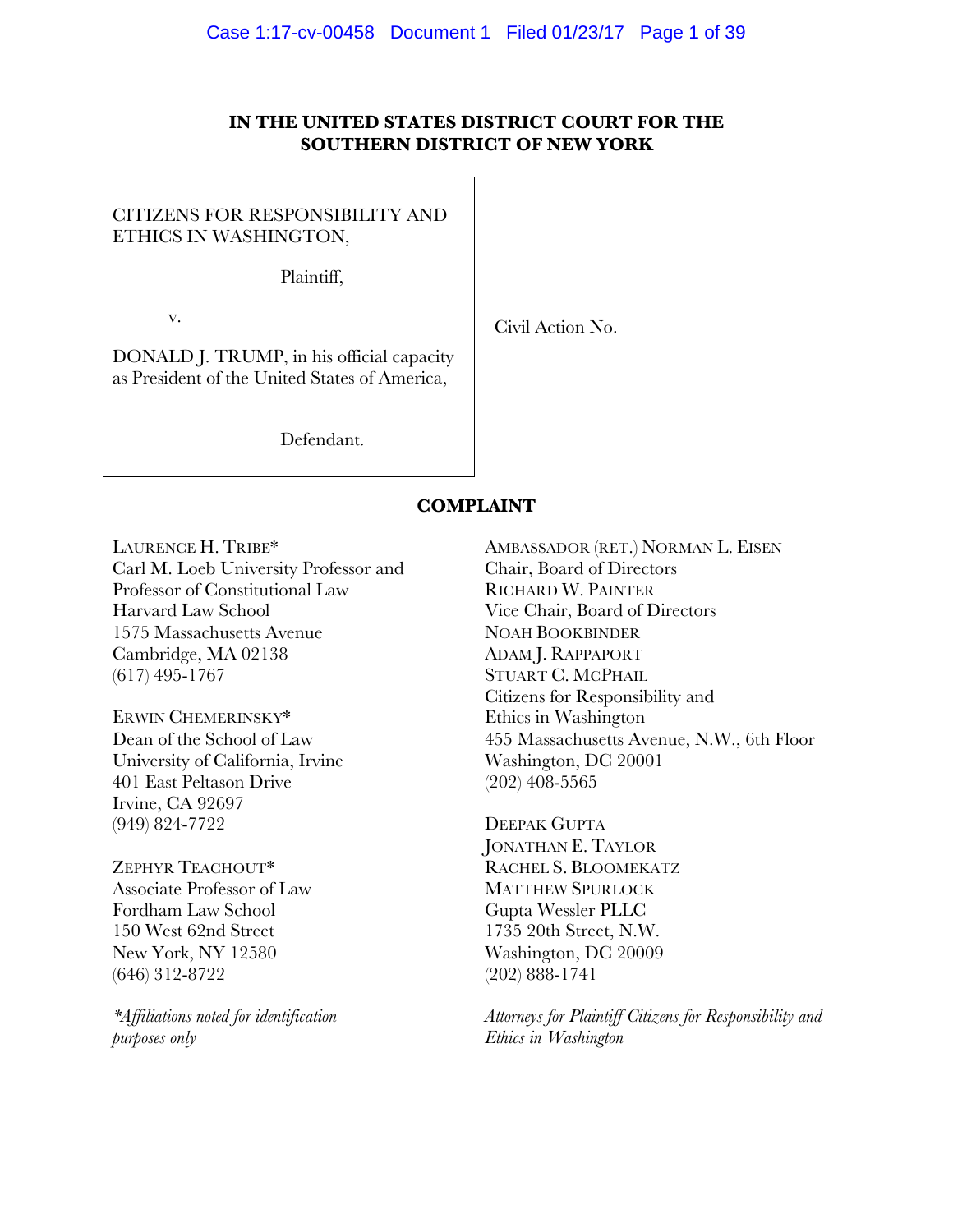# **TABLE OF CONTENTS**

| $\mathbf{I}$ . |                |  |  |
|----------------|----------------|--|--|
| II.            |                |  |  |
| III.           |                |  |  |
| IV.            |                |  |  |
|                | A.             |  |  |
|                | <b>B.</b>      |  |  |
|                | $\mathcal{C}.$ |  |  |
| V.             |                |  |  |
| VI.            |                |  |  |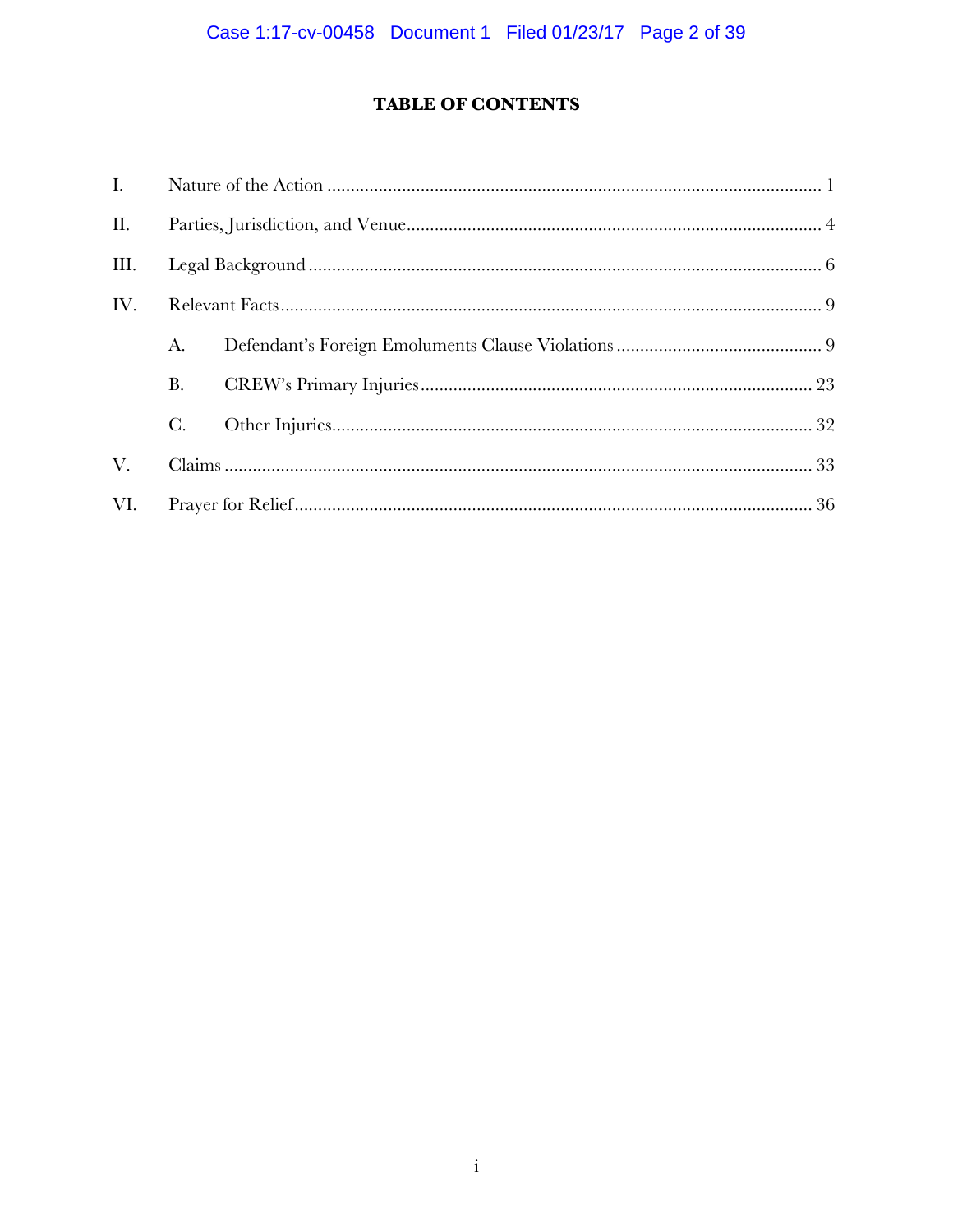#### Case 1:17-cv-00458 Document 1 Filed 01/23/17 Page 3 of 39

Citizens for Responsibility and Ethics in Washington, for its complaint against Donald J. Trump, in his official capacity as President of the United States, alleges as follows:

# **I. NATURE OF THE ACTION**

1. Never before have the people of the United States elected a President with business interests as vast, complicated, and secret as those of Donald J. Trump. Now that he has been sworn into office as the 45th President of the United States, those business interests are creating countless conflicts of interest, as well as unprecedented influence by foreign governments, and have resulted and will further result in numerous violations of Article I, Section 9, Clause 8 of the United States Constitution, the "Foreign Emoluments Clause."

2. These violations of the Foreign Emoluments Clause pose a grave threat to the United States and its citizens. As the Framers were aware, private financial interests can subtly sway even the most virtuous leaders, and entanglements between American officials and foreign powers could pose a creeping, insidious threat to the Republic. The Foreign Emoluments Clause was forged of the Framers' hard-won wisdom. It is no relic of a bygone era, but rather an expression of insight into the nature of the human condition and the preconditions of selfgovernance. And applied to Donald J. Trump's diverse dealings, the text and purpose of the Foreign Emoluments Clause speak as one: this cannot be allowed.1

3. Ultimately, the theory of the Foreign Emoluments Clause—grounded in English history and the Framers' experience—is that a federal officeholder who receives something of value from a foreign power can be imperceptibly induced to compromise what the Constitution

<sup>1</sup> Norman L. Eisen, Richard Painter & Laurence H. Tribe, *The Emoluments Clause: Its Text, Meaning, and Application to Donald J. Trump* (Dec. 16, 2016), *available at* https://www.brookings.edu/wpcontent/uploads/2016/12/gs\_121616\_emoluments-clause1.pdf.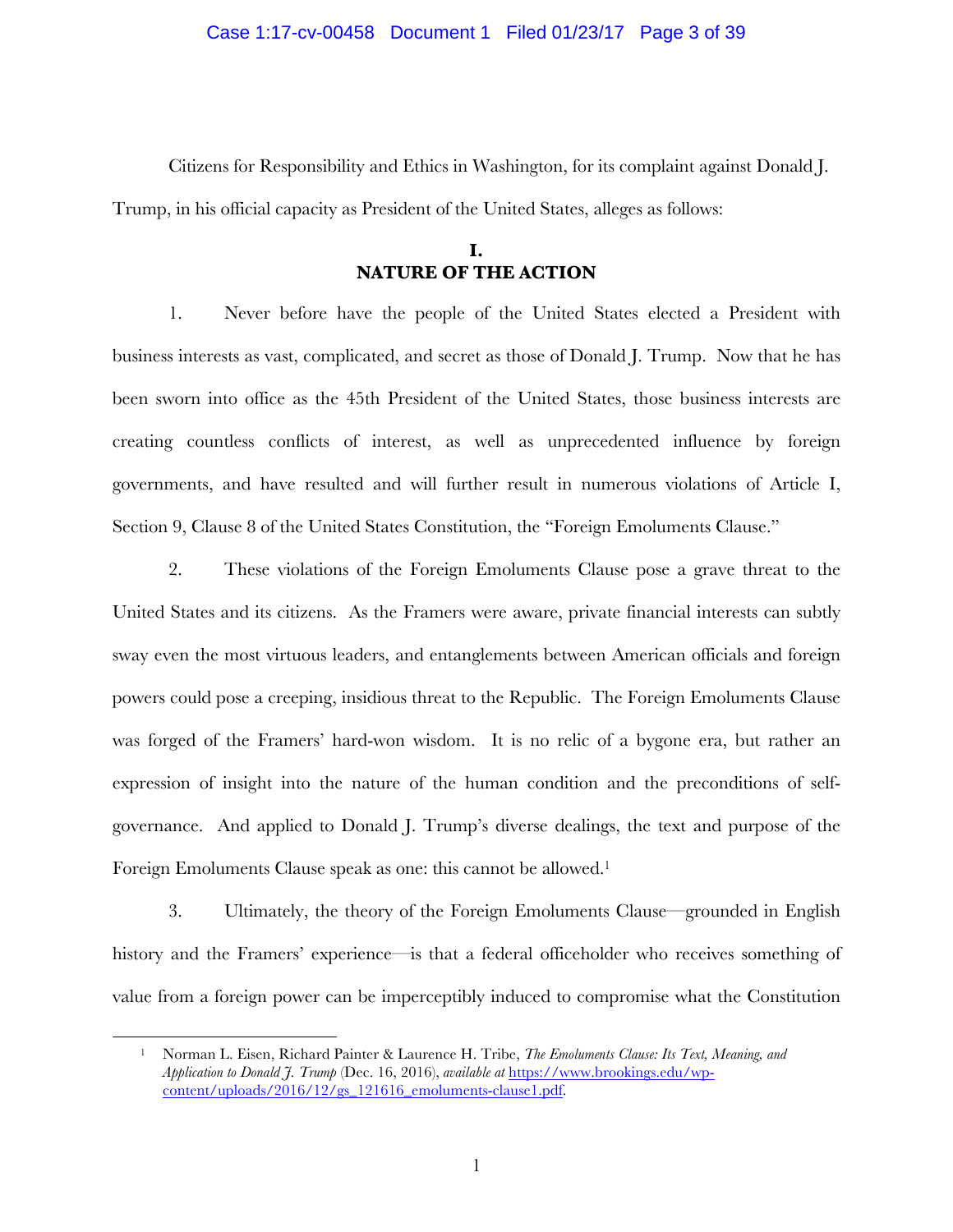#### Case 1:17-cv-00458 Document 1 Filed 01/23/17 Page 4 of 39

insists be his or her exclusive loyalty: the best interest of the United States of America. And rather than guard against such corruption by punishing it after-the-fact, the Framers concluded that the proper solution was to write a strict rule into the Constitution itself, thereby ensuring that shifting political imperatives and incentives never undo this vital safeguard of freedom.2

4. Plaintiff Citizens for Responsibility and Ethics in Washington (CREW) is a nonprofit, nonpartisan organization founded in 2002 that works on behalf of the public to foster an ethical and accountable government and reduce the influence of money in politics. CREW brings this action to stop and prevent the violations of the Foreign Emoluments Clause that Defendant Donald J. Trump has committed and will commit, which have already injured—and, without a remediable order from this Court, will continue to injure—CREW in the form of a significant diversion and depletion of its time, resources, and efforts. CREW has standing under *Havens Realty Corp. v. Coleman*, 455 U.S. 363, 379 (1982), because there has been a "concrete and demonstrable injury to the organization's activities[,] with the consequent drain on the organization's resources." *See also Ragin v. Harry Macklowe Real Estate Co.*, 6 F.3d 898, 904-05 (2d Cir. 1993). CREW seeks declaratory relief determining the meaning of the Foreign Emoluments Clause and stating that Defendant's present and future conduct violates this provision, as well as injunctive relief ordering Defendant to refrain from violating the Foreign Emoluments Clause.

5. The Foreign Emoluments Clause provides that "no Person holding any Office of Profit or Trust under [the United States], shall, without the Consent of the Congress, accept any present, Emolument, Office, or Title, of any kind whatever, from any King, Prince, or foreign State." Though courts have not had many occasions to interpret this constitutional provision, it

<sup>&</sup>lt;sup>2</sup> *Id.*; *see also* Applicability of Emoluments Clause to Employment of Government Employees by Foreign Public Universities, 18 Op. O.L.C. 13, 18 (1994) ("Those who hold offices under the United States must give the government their unclouded judgment and their uncompromised loyalty. That judgment might be biased, and that loyalty divided, if they received financial benefits from a foreign government.").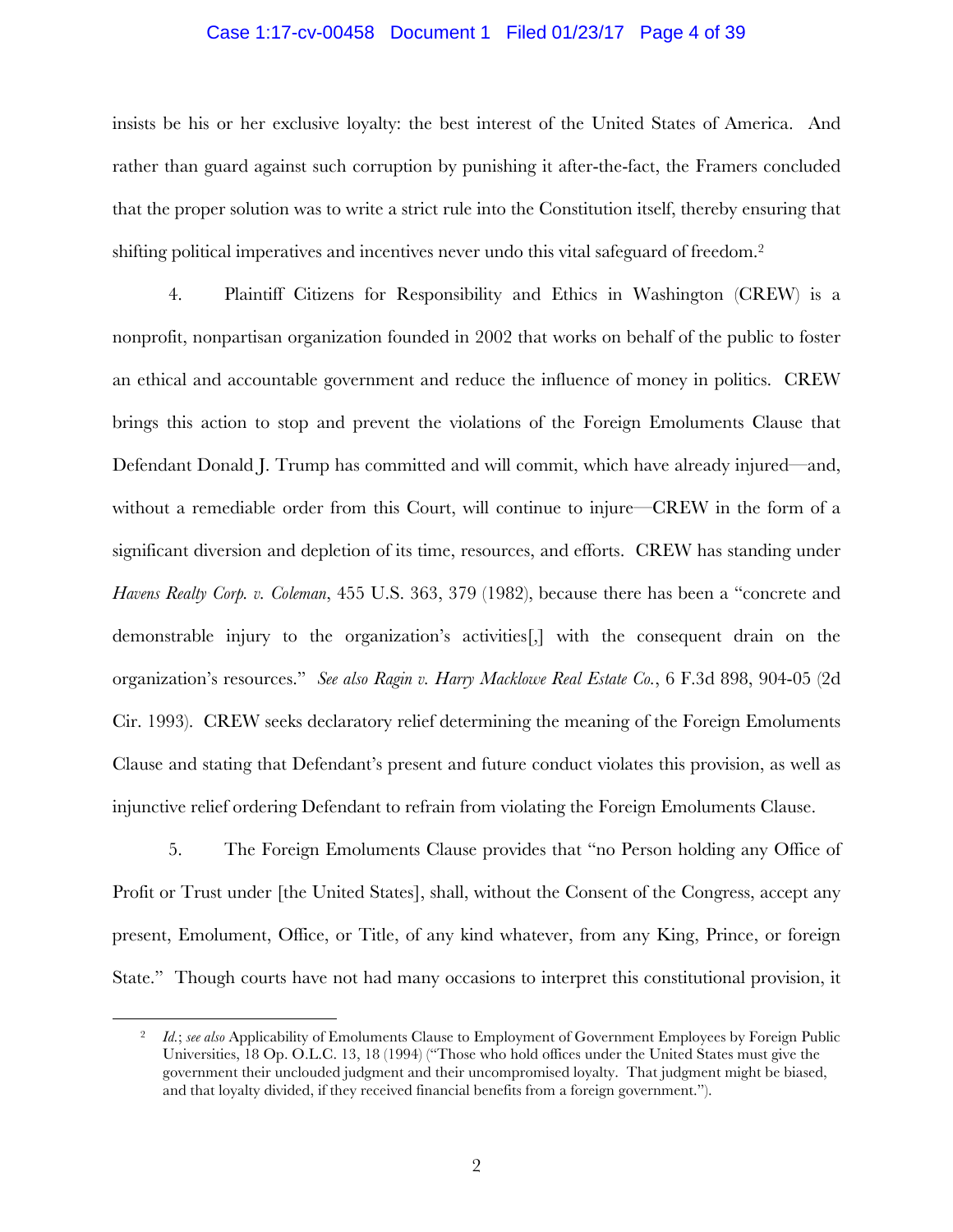#### Case 1:17-cv-00458 Document 1 Filed 01/23/17 Page 5 of 39

is widely understood—and CREW agrees—that this clause covers the President of the United States and prevents him or her from accepting anything of value, monetary or nonmonetary, from any foreign government or its agent or instrument without congressional consent. The Framers inserted this clause into the Constitution to prevent any type of foreign influence or corruption from infiltrating the United States government.

6. Defendant, however, has repeatedly stated the misguided refrain that "the President can't have a conflict of interest," and his attorney, just nine days before his inauguration, stated that "the so-called Emoluments Clause has never been interpreted . . . to apply to fair value exchanges that have absolutely nothing to do with an office holder" and that the "Constitution does not require President-elect Trump to do anything here."

7. As a direct result of Defendant's articulated view of the Foreign Emoluments Clause—which is legally unsupportable and stands in stark contrast to CREW's view of the Foreign Emoluments Clause—Defendant has violated the Constitution during the opening moments of his presidency and is poised to do so continually thereafter for the duration of his administration. Specifically, Defendant has committed and will commit Foreign Emoluments Clause violations involving at least: (a) leases held by foreign-government-owned entities in New York's Trump Tower; (b) room reservations and the use of venues and other services and goods by foreign governments and diplomats at Defendant's Washington, D.C. hotel; (c) hotel stays, property leases, and other business transactions tied to foreign governments at other domestic and international establishments owned, operated, or licensed by Defendant; (d) payments from foreign-government-owned broadcasters related to rebroadcasts and foreign versions of the television program "The Apprentice" and its spinoffs; and (e) property interests or other business dealings tied to foreign governments in numerous other countries.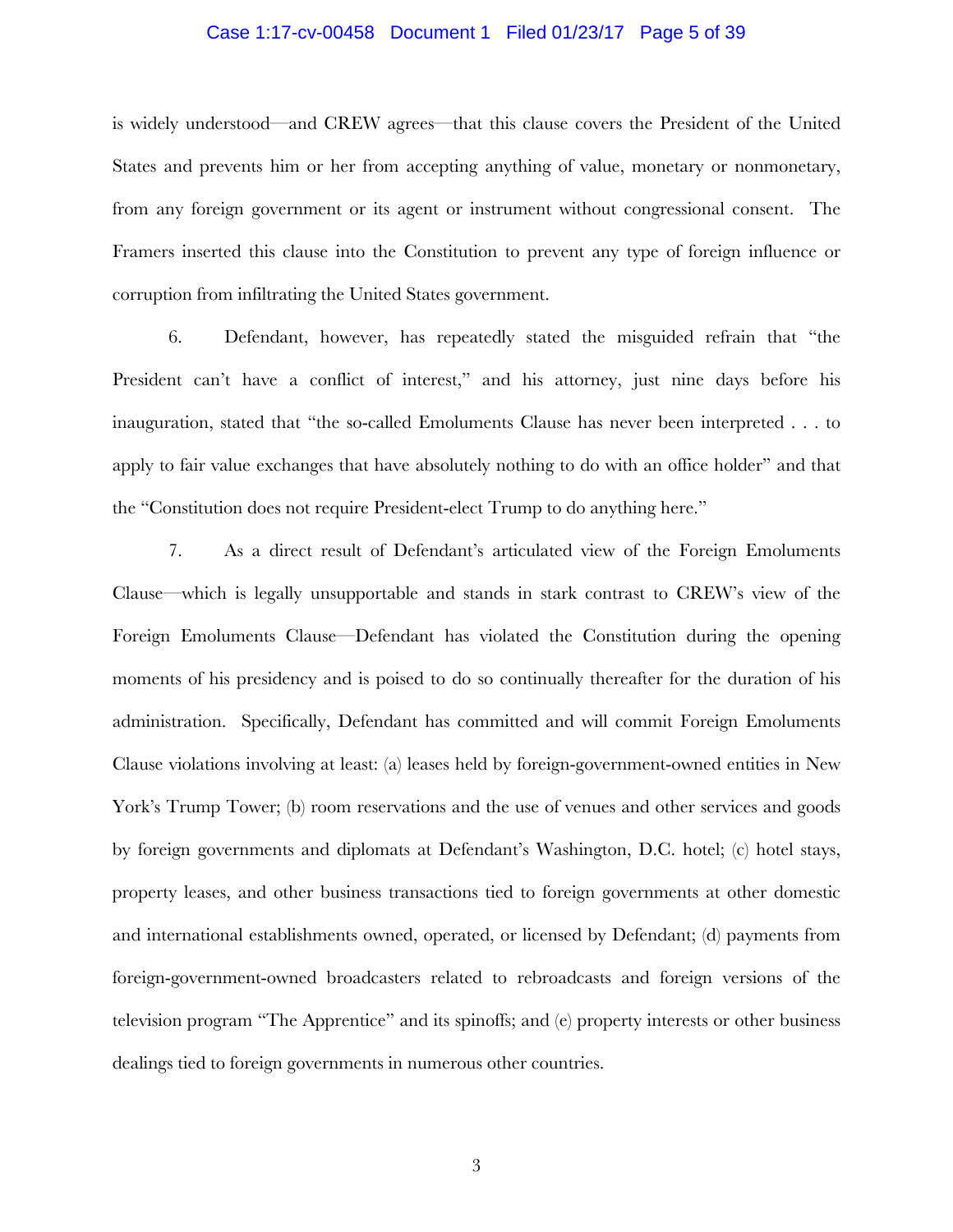#### Case 1:17-cv-00458 Document 1 Filed 01/23/17 Page 6 of 39

8. As a direct result of Defendant's refusal to address these and other violations of the Foreign Emoluments Clause, CREW has been significantly injured. CREW has been forced to divert essential and limited resources—including time and money—from other important matters that it ordinarily would have been handling to the Foreign Emoluments Clause issues involving Defendant, which have consumed the attention of the public and the media. Moreover, without declaratory and injunctive relief from this Court, CREW will continue to suffer this diversion and depletion of resources for the remainder of Defendant's administration. CREW will essentially be forced into the role of litigating and educating the public regarding Defendant's Foreign Emoluments Clause violations, rather than continuing its mission of serving as a watchdog with respect to all ethical issues involving all parts of our government.

9. Accordingly, CREW requests that this Court: (a) enter a declaratory judgment resolving the actual controversy between the parties over the meaning of the Foreign Emoluments Clause and stating that Defendant's conduct violates the Foreign Emoluments Clause; and (b) enjoin Defendant from violating the Foreign Emoluments Clause.

# **II. PARTIES, JURISDICTION, AND VENUE**

10. CREW is a nonprofit, nonpartisan corporation organized under the laws of Delaware and exempt from taxation under 26 U.S.C.  $\S 501(c)(3)$ . CREW is committed to protecting the rights of citizens to be informed about the activities of government officials, ensuring the integrity of government officials, protecting our political system against corruption, and reducing the influence of money in politics. CREW seeks to empower citizens to have an influential voice in government decisions and in the governmental decision-making process through the dissemination of information about public officials and their conduct. CREW works to advance reforms in the areas of ethics, campaign finance, lobbying, and transparency, and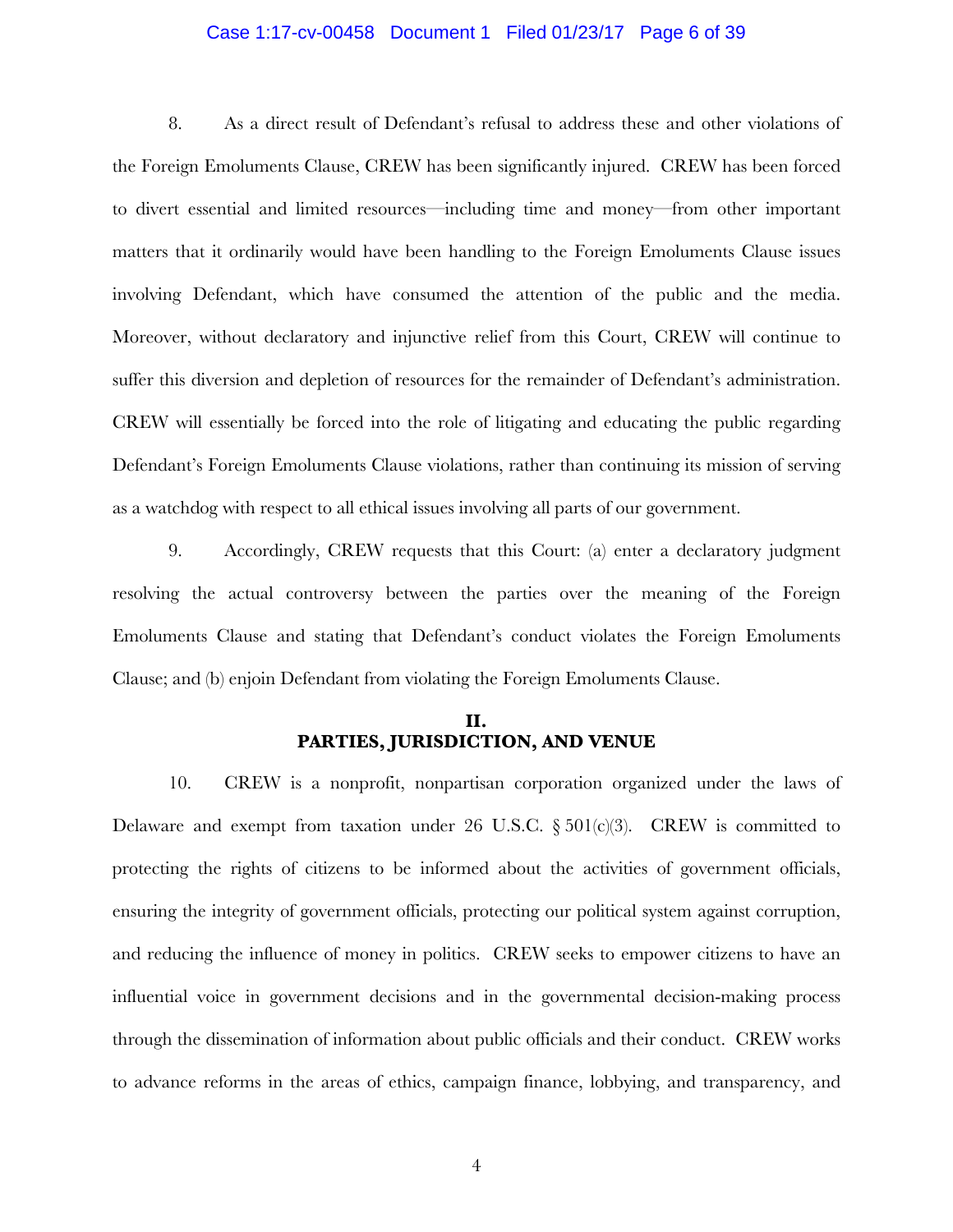#### Case 1:17-cv-00458 Document 1 Filed 01/23/17 Page 7 of 39

seeks to ensure the proper interpretation and enforcement of government ethics laws and other laws related to corruption and money in politics.

11. To advance its mission, CREW uses a combination of research, litigation, advocacy, and public education to disseminate information about public officials, their actions, and the outside influences that have affected those actions. A core part of this work is examining and exposing special interests that have influenced public officials and elections, and then using that information to educate the public and voters regarding the integrity of public officials, candidates for public office, the electoral process, and our system of government.

12. Toward this end, CREW monitors the activities of public officials and candidates, as well as businesses and others that financially support them, including support received through campaign contributions, gifts, and businesses or other entities associated with public officials. CREW regularly reviews public records that disclose the financial benefits provided to public officials and their business interests, including personal financial-disclosure forms, campaignfinance reports, travel records, and lobbying reports. CREW further conducts independent research to uncover financial support for public officials and candidates, reviewing business records, tax returns, property records, and news reports. CREW's research also regularly includes filing federal and state public-records requests and reviewing the records obtained.

13. A part of CREW's work in carrying out its central mission focuses on so-called "pay-to-play" schemes. Toward that end, CREW looks for correlations between financial benefits received by public officials and their subsequent conduct.

14. Using the information obtained from public records and independent research, CREW—through its website, press releases, reports, and other methods of distribution publicizes the roles of individuals, groups, and businesses attempting to use financial support to exert influence on politics and public policy, and of the public officials and candidates who accept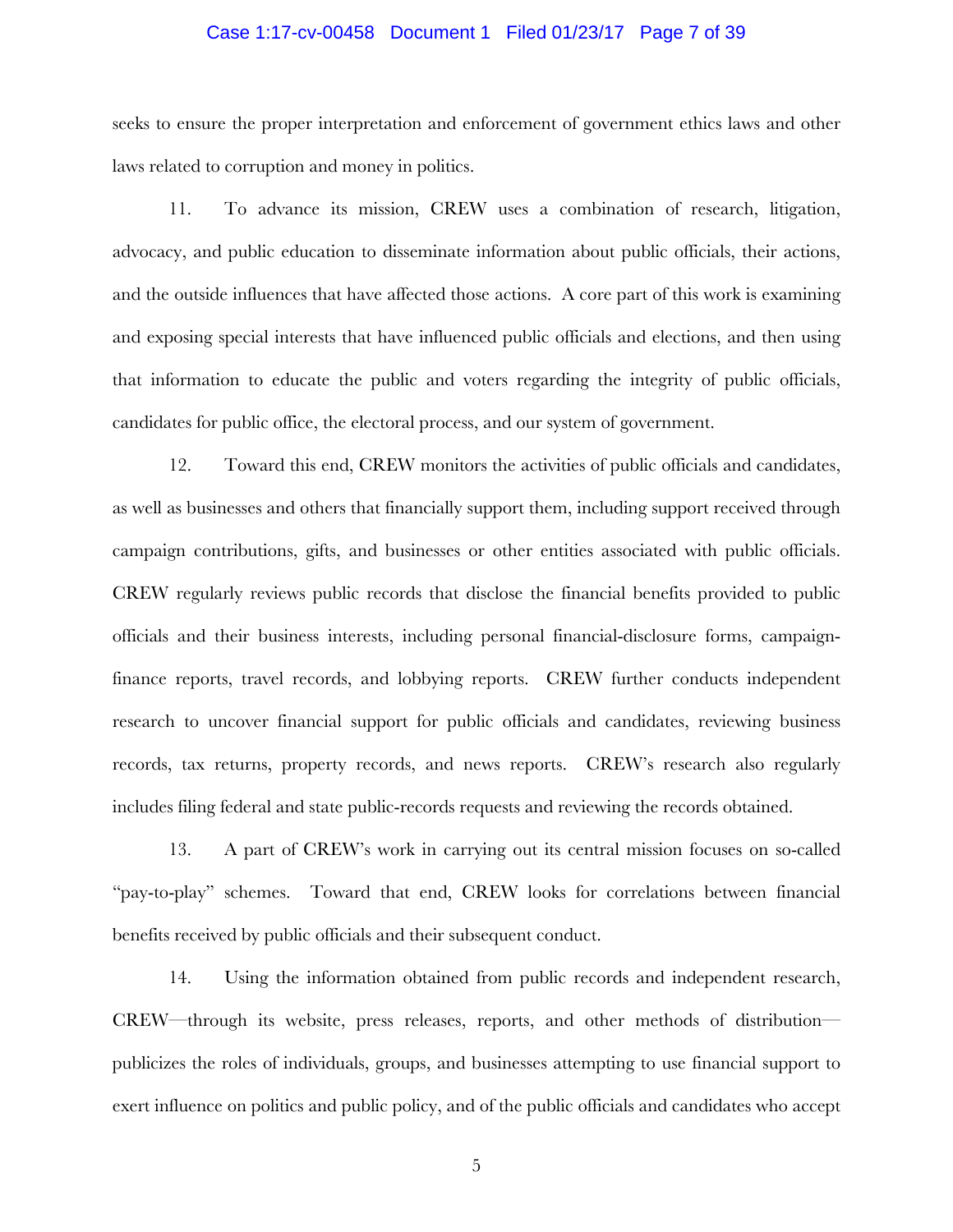#### Case 1:17-cv-00458 Document 1 Filed 01/23/17 Page 8 of 39

that support. In particular, CREW publicizes violations of ethics, campaign finance, and other anti-corruption laws and rules by those public officials and candidates. CREW also regularly files complaints with government agencies when it discovers violations of these laws and rules. In addition, CREW regularly files lawsuits to compel government agencies to properly interpret and enforce anti-corruption, accountability, and transparency laws and rules, and participates as an amicus in related civil and criminal litigation.

15. By publicizing violations and filing complaints and lawsuits, CREW advances its mission of keeping the public informed about public officials and candidates and deterring future violations of these laws and rules.

16. Defendant is the President of the United States of America. He is being sued here in his official capacity as President.

17. This Court has subject-matter jurisdiction under 28 U.S.C. §§ 1331 and 2201.

18. Venue is proper in the Southern District of New York under 28 U.S.C. § 1391(e)(1). Defendant is "an officer . . . of the United States . . . acting in his official capacity or under color of legal authority," and the Southern District of New York is a "judicial district" in which "a substantial part of the events or omissions giving rise to the claim occurred," and where "a substantial part of property that is the subject of the action is situated." For example, New York's Trump Tower and Defendant's "Trump Organization"—both key components of CREW's claims—are based in the Southern District of New York.

### **III. LEGAL BACKGROUND**

19. Article I, Section 9, Clause 8 of the U.S. Constitution provides as follows: "No Title of Nobility shall be granted by the United States: And no Person holding any Office of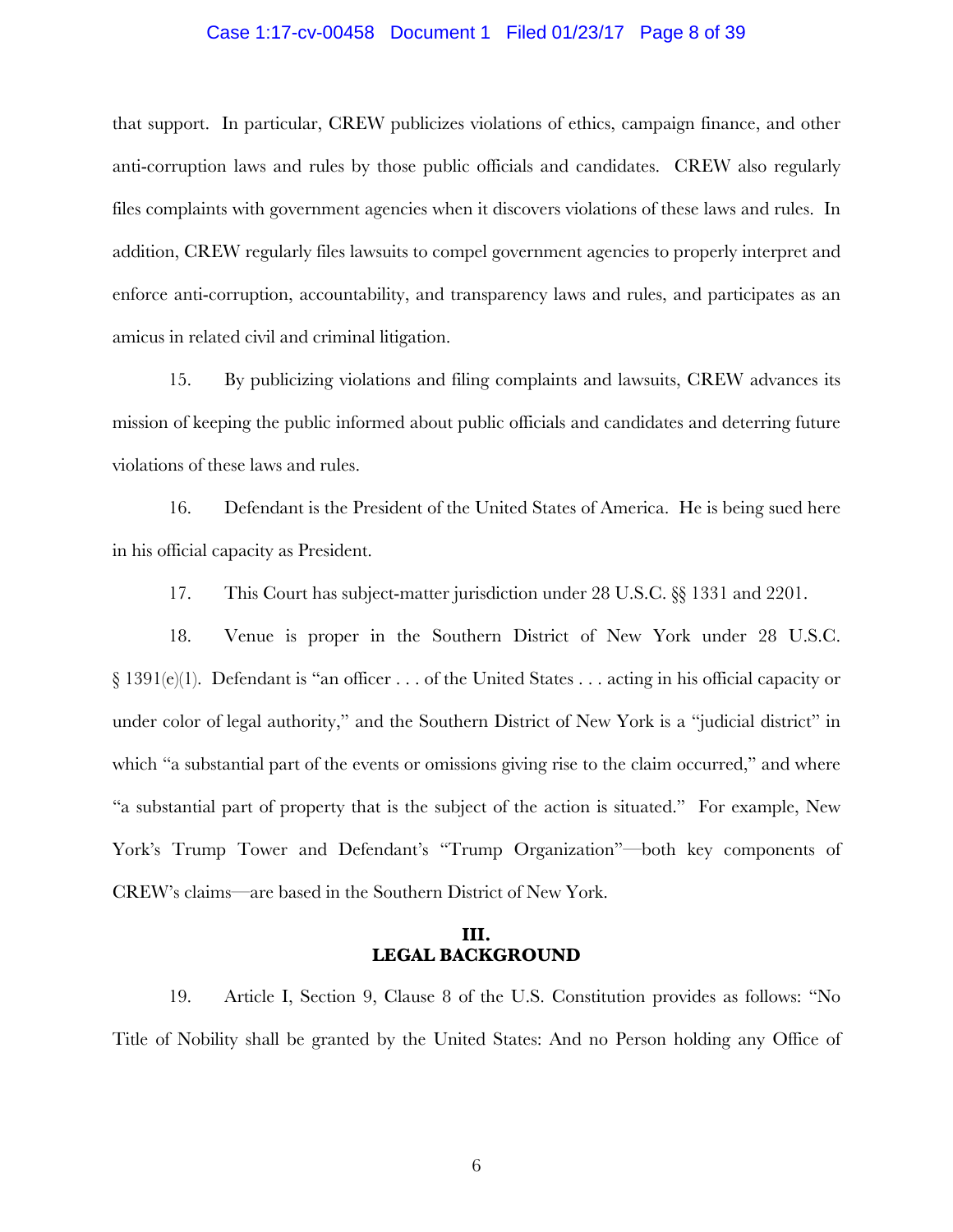#### Case 1:17-cv-00458 Document 1 Filed 01/23/17 Page 9 of 39

Profit or Trust under them, shall, without the Consent of the Congress, accept of any present, Emolument, Office, or Title, of any kind whatever, from any King, Prince, or foreign State."

20. The origins of this provision, the "Foreign Emoluments Clause," date back as far as 1651, when the Dutch broke with classic European diplomatic customs and prohibited their foreign ministers from accepting "any presents, directly or indirectly, in any manner or way whatever." Impressed, the early Americans included similar text—the predecessor for the Foreign Emoluments Clause—in Article 6, Section 1 of the Articles of Confederation: "[N]or shall any person holding any office of profit or trust under the United States, or any of them, accept of any present, emolument, office, or title of any kind whatever, from any king, prince, or foreign State."

21. The anti-emolument provision from the Articles of Confederation initially was not included at the Constitutional Convention, but it was added without dissent at the request of Charles Pinckney, who "urged the necessity of preserving foreign Ministers & other officers of the U. S. independent of external influence."3 Edmund Jennings Randolph echoed the anticorruption purpose of the Foreign Emoluments Clause included in the Constitution: "It was thought proper, in order to exclude corruption and foreign influence, to prohibit any one in office from receiving or holding any emoluments from foreign states."4 The Framers recognized the dangers of foreign influence and corruption, even in situations subtler than *quid pro quo* bribery, and thus they created a broad constitutional prophylactic applicable to anything of value given by any foreign government to any officer of the United States.

22. Since the inception of the Foreign Emoluments Clause, it has been widely and expressly acknowledged that a "Person holding any Office of Profit or Trust" includes the

<sup>3</sup> 2 Farrand, *The Records of the Federal Convention of 1787*, at 389.

<sup>4</sup> 3 Farrand, *The Records of the Federal Convention of 1787*, at 327.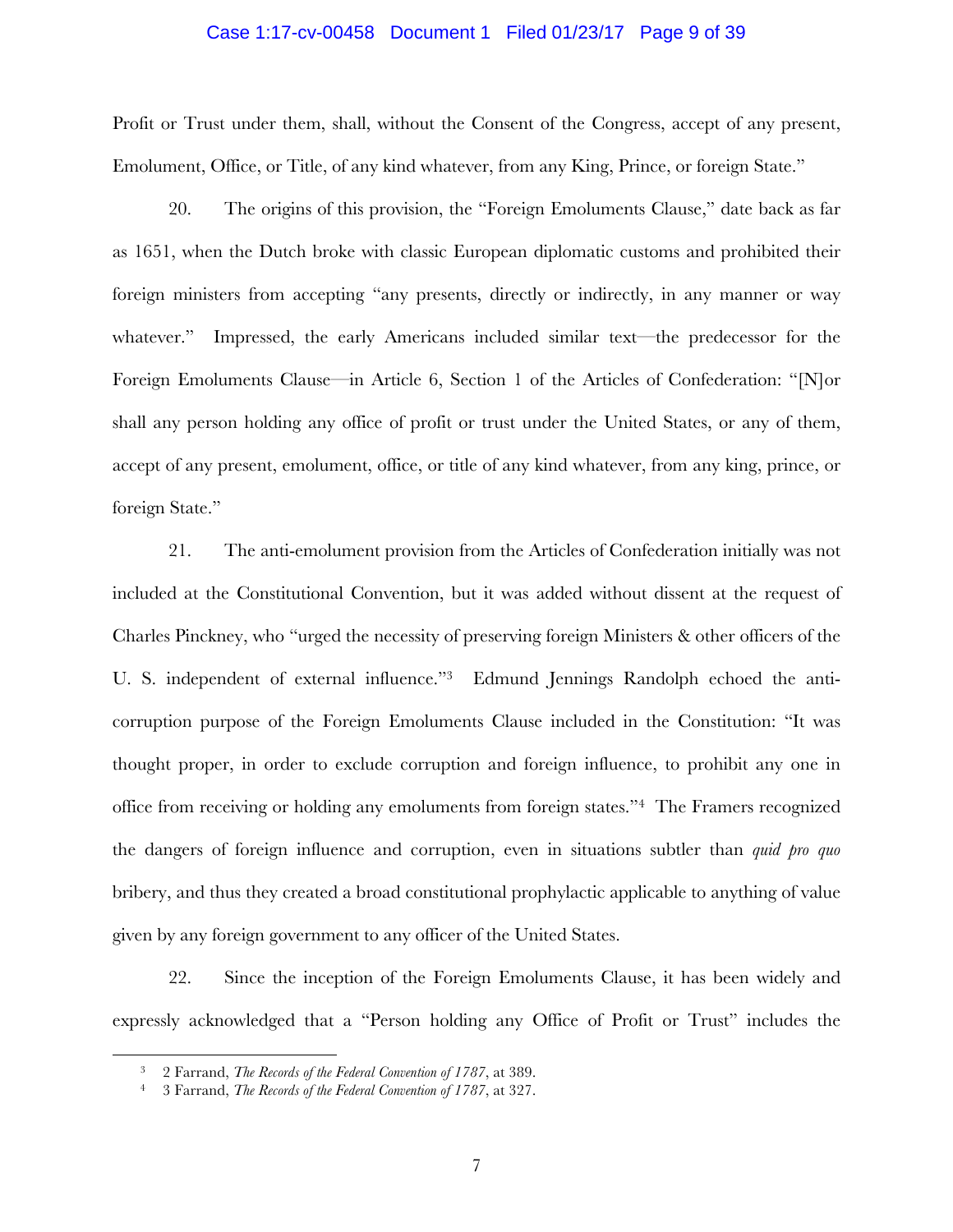#### Case 1:17-cv-00458 Document 1 Filed 01/23/17 Page 10 of 39

President. Indeed, Randolph confirmed as much at the Virginia Ratifying Convention: "There is another provision against the danger mentioned by the honorable member, of the president receiving emoluments from foreign powers. . . . I consider, therefore, that he is restrained from receiving any present or emoluments whatever. It is impossible to guard better against corruption."5 The Office of Legal Counsel has continually adhered over time to that widely accepted interpretation, reaffirming as recently as 2009 that "[t]he President surely 'hold[s] an $\Pi$ Office of Profit or Trust.'"6 And Defendant's own attorneys noted before Defendant became President that "the President-Elect will be bound by . . . his obligations under the Constitution," which "includes the obligations created by . . . the Foreign Emoluments Clause."<sup>7</sup>

23. Consistent with the Framers' intent, the definition of a "present" or "Emolument" under the Foreign Emoluments Clause also is properly interpreted in a broad manner, to cover anything of value, monetary or nonmonetary. The text of the clause itself prohibits the receipt of *both* a "present," which, presumably, an officer would receive without necessarily doing or giving anything in return, *and* an "Emolument," which could cover anything else of value, including remuneration at, above, or below market rates. The Foreign Emoluments Clause also explicitly prohibits the receipt of "any present [or] Emolument . . . *of any kind whatever*," emphasizing the breadth of the things of value covered under the provision. The exclusion of arm's length transactions or dealings involving nonmonetary benefits from the scope of the Foreign Emoluments Clause would run counter to the provision's text, history, and underlying purpose, since such conduct could give rise to foreign influence and corruption.

<sup>5</sup> David Robertson, Debates and other Proceedings of the Convention of Virginia 345 (2d ed. 1805) (1788).

<sup>6</sup> David J. Barron, Applicability of the Emoluments Clause and the Foreign Gifts and Decorations Act to the President's Receipt of the Nobel Peace Prize, 33 Op. O.L.C. 1, 4 (2009).

<sup>7</sup> Morgan, Lewis & Bockius LLP, *White Paper: Conflicts of Interest and the President*, at 3-4, *available at* https://assets.documentcloud.org/documents/3280261/MLB-White-Paper-1-10-Pm.pdf.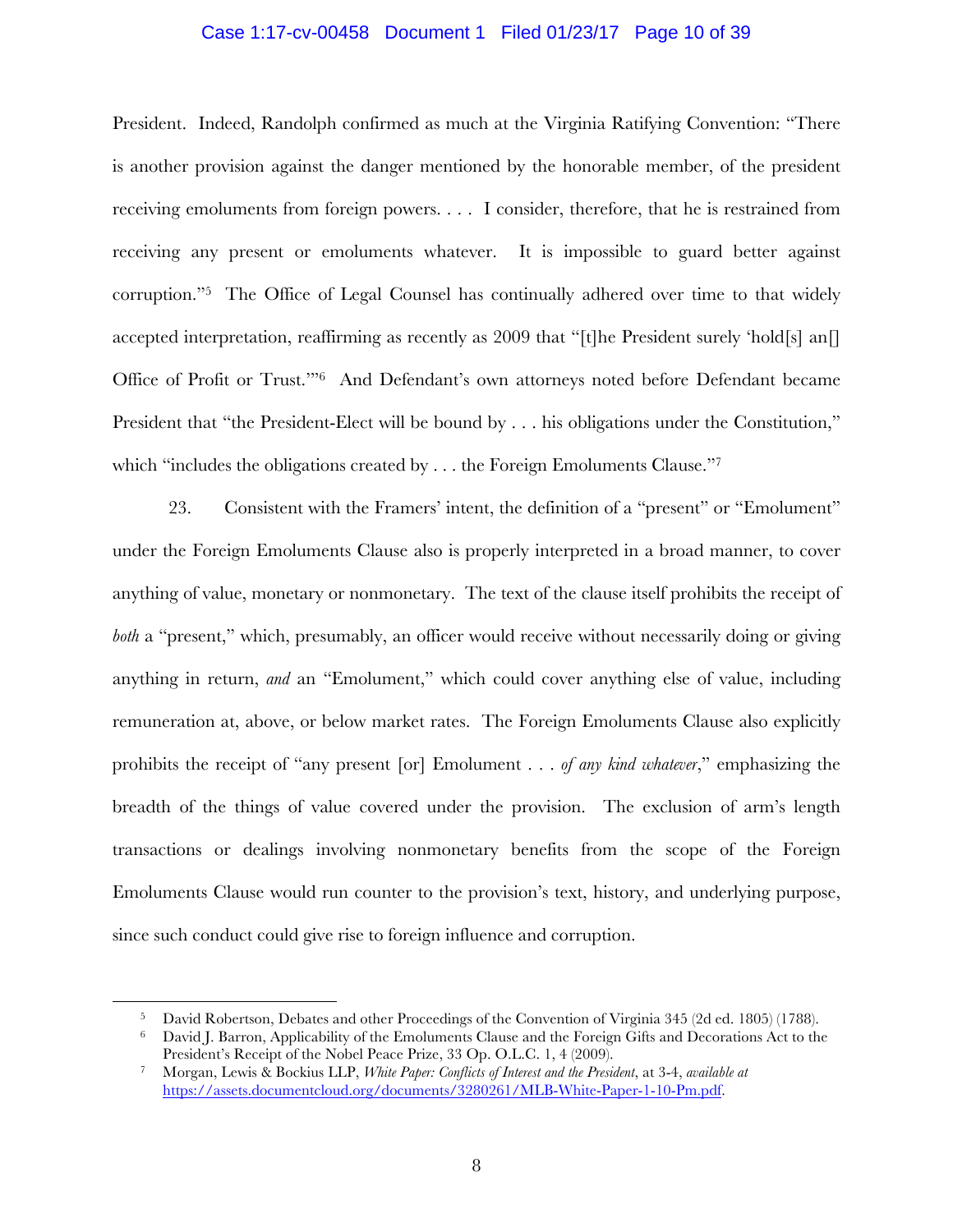#### Case 1:17-cv-00458 Document 1 Filed 01/23/17 Page 11 of 39

24. With respect to determining which entities fall within the definition of a "foreign State" under the Foreign Emoluments Clause, the Office of Legal Counsel has consistently examined three non-dispositive factors, always with an eye toward the underlying purpose of preventing corruption and foreign influence: (a) "whether a government is the substantial source of funding for the entity"; (b) "whether a government, as opposed to a private intermediary, makes the ultimate decision regarding the gift or emolument"; and (c) "whether a government has an active role in the management of the entity."<sup>8</sup> It is widely accepted—and has been reaffirmed by the Office of Legal Counsel as recently as 2009—that a "foreign State" under the Foreign Emoluments Clause includes agents and instrumentalities of foreign nations.9

## **IV. RELEVANT FACTS**

### **A. Defendant's Foreign Emoluments Clause Violations**

25. Defendant owns and controls hundreds of businesses throughout the world, including hotels and other properties. His business empire is made up of hundreds of different corporations, limited-liability companies, limited partnerships, and other entities that he owns or controls, in whole or in part, operating in the United States and 20 or more foreign countries.10 Defendant's businesses are loosely organized under an umbrella known as the "Trump Organization." However, Defendant's interests include not only Trump Organization LLC d/b/a The Trump Organization and The Trump Organization, Inc., both of which are owned solely by Defendant, but also scores of other entities not directly owned by either "Trump" Organization" entity but that Defendant personally owns, owns through other entities, and/or

<sup>8</sup> Barron, Applicability of the Emoluments Clause and the Foreign Gifts and Decorations Act to the President's Receipt of the Nobel Peace Prize, 33 Op. O.L.C. at 8.

<sup>9</sup> *Id.* at 7.

<sup>10</sup> Marilyn Geewax & Maria Hollenhorst, *Trump's Businesses And Potential Conflicts: Sorting It Out*, NPR (Dec. 5, 2016).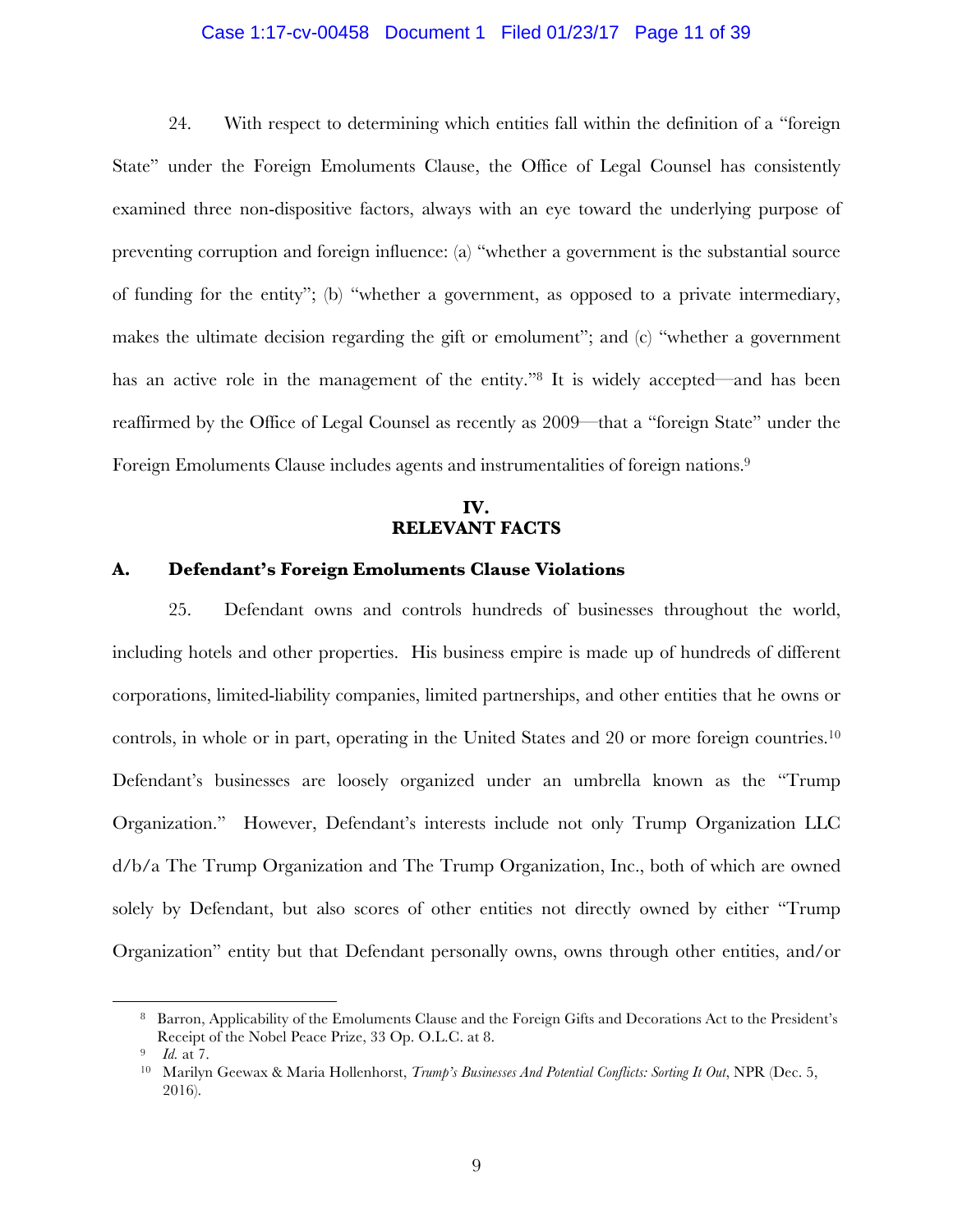#### Case 1:17-cv-00458 Document 1 Filed 01/23/17 Page 12 of 39

controls.11 Defendant also has several licensing agreements that provide streams of income that continue over time. Through these entities and agreements, Defendant personally benefits from business dealings, and Defendant is and will be enriched by any business in which they engage with foreign governments and officials.

26. Since Defendant began running for President, the media has widely reported on these businesses and the conflicts of interest they pose. Significant portions of the coverage have focused on the secrecy surrounding Defendant's business holdings, in part because Defendant has continuously refused to release his tax returns.12 After Defendant's election on November 8, 2016, media reports about conflicts of interest intensified—countless articles explained the specifics of these conflicts in the run-up to Defendant's inauguration.

27. Defendant, however, has denied the existence of these conflicts of interest. In an interview with *The New York Times* on November 22, 2016, Defendant stated that "the law is totally on my side, meaning, the president can't have a conflict of interest."13 At a press conference on January 11, 2017, nine days before his inauguration, Defendant again reiterated his belief that "I have a no-conflict situation because I'm president" and "I have a no conflict of interest provision as president."14 Defendant's attorney, at the same press conference, stated that "the so-called Emoluments Clause has never been interpreted . . . to apply to fair value exchanges that have absolutely nothing to do with an office holder" and, therefore, the

<sup>11</sup> Donald J. Trump, 2016 Executive Branch Personnel Public Financial Disclosure Report (May 16, 2016), available at https://assets.documentcloud.org/documents/2838696/Trump-2016-Financial-Disclosure.pdf.<br><sup>12</sup> David Barstow et al., *Donald Trump Tax Records Show He Could Have Avoided Taxes for Nearly Two Decades, The* 

*Times Found*, N.Y. Times (Oct. 1, 2016).

<sup>&</sup>lt;sup>13</sup> *Donald Trump's New York Times Interview: Full Transcript*, N.Y. Times (Nov. 23, 2016).

<sup>14</sup> *Donald Trump's News Conference: Full Transcript and Video*, N.Y. Times (Jan. 11, 2017).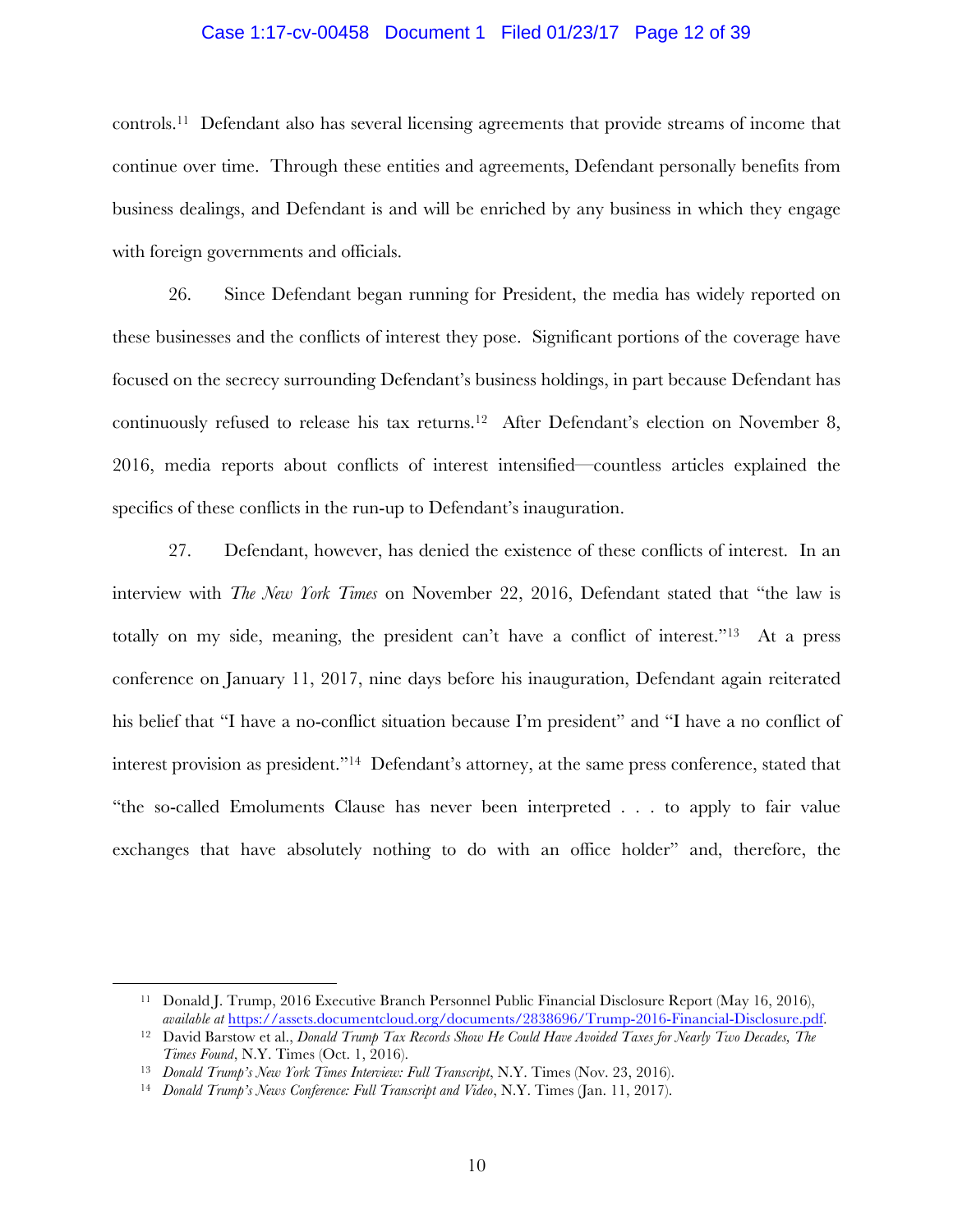#### Case 1:17-cv-00458 Document 1 Filed 01/23/17 Page 13 of 39

"Constitution does not require President-elect Trump to do anything here."15 There is no law or constitutional provision that exempts the President from the Foreign Emoluments Clause.

28. While announcing at his January 11, 2017 press conference that he has a "noconflict situation" as President, Defendant nevertheless explained a plan to turn "leadership and management" of the Trump Organization over to his sons Eric Trump and Donald Trump Jr., as well as a longtime company executive.16 But the plan did not include Defendant relinquishing *ownership* of his businesses or establishing a blind trust. The plan also did not include any intention of seeking "the Consent of the Congress" with respect to Defendant's business dealings, and Defendant has never received "the Consent of the Congress" with respect to any of his business transactions. In response to this plan, the director of the Office of Government Ethics immediately asserted that Defendant's plan was inadequate: "[T]he plan does not comport with the tradition of our Presidents over the past 40 years. This isn't the way the Presidency has worked since Congress passed the Ethics in Government Act in 1978 in the immediate aftermath of the Watergate scandal."17

29. As a direct result of Defendant's purposeful refusal to acknowledge that he is submerged in conflicts of interest and his purposeful refusal to take precautions necessary to avoid those conflicts, Defendant is now committing and is poised to continue to commit many violations of the Foreign Emoluments Clause—some documented, and others not yet apparent due to the complex and secretive nature of Defendant's business holdings—during the opening moments of his presidency and continually thereafter. For example:

<sup>15</sup> *Id.*

<sup>16</sup> *Id.*

<sup>17</sup> *Remarks of Office of Government Ethics Director Walter M. Shaub, Jr.*, N.Y. Times (Jan. 11, 2017).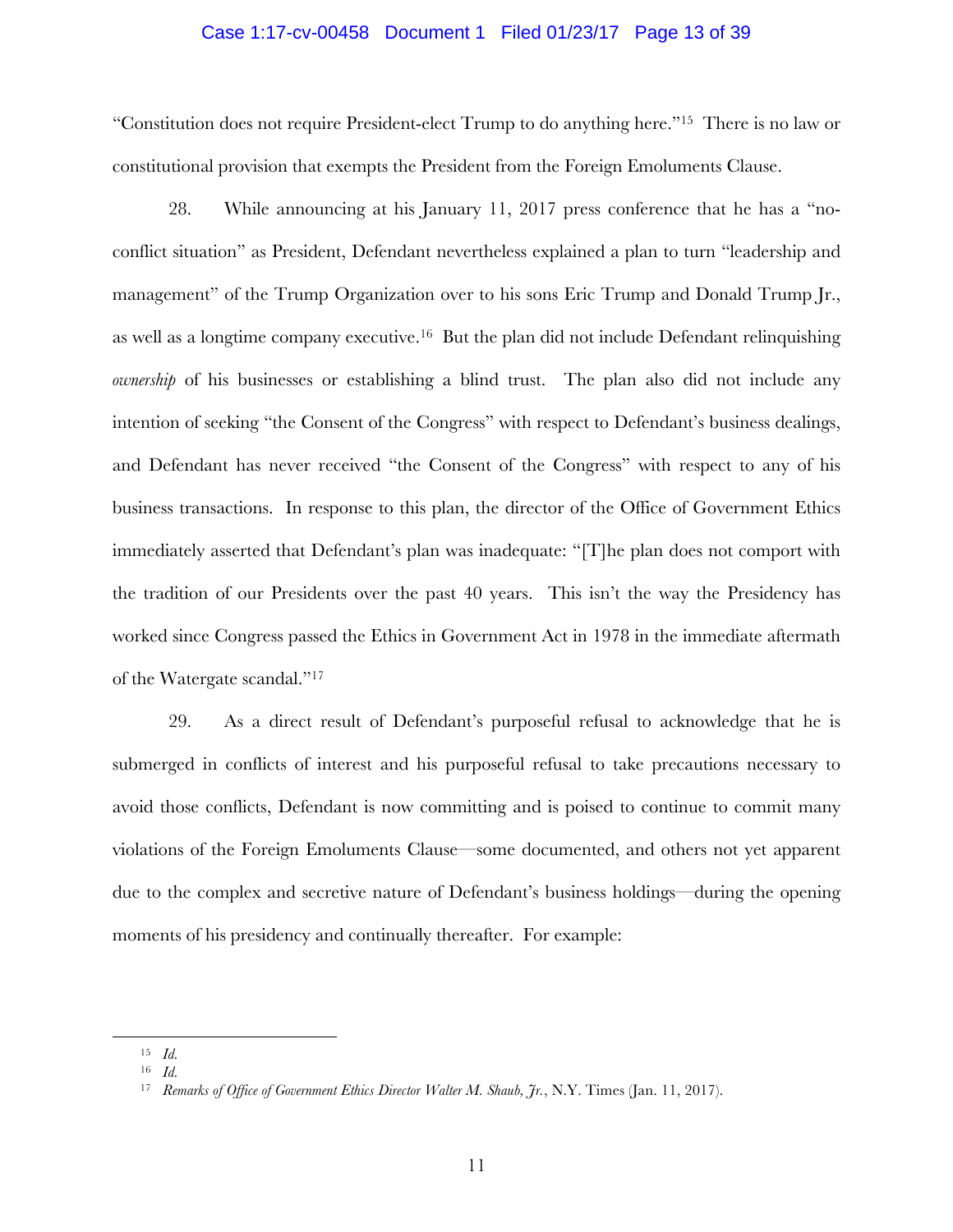#### **New York's Trump Tower**

30. New York's "Trump Tower" is a mixed-use skyscraper located at 725 Fifth Avenue, New York, New York 10022. Through the use of various entities, Defendant owns and controls Trump Tower. Among the largest tenants of Trump Tower is the Industrial and Commercial Bank of China (ICBC), which is owned by a foreign nation, China.18 The ICBC's lease is set to expire during Defendant's term as President. In addition, the Abu Dhabi Tourism & Culture Authority, an entity owned by the foreign nation of the United Arab Emirates, leases office space in Trump Tower.19

31. Defendant regularly receives money—and, without judicial intervention, will continue to receive money during his presidency—through the leases that the ICBC and the Abu Dhabi Tourism & Culture Authority hold in Trump Tower. Now that he is President, Defendant's acceptance of any such payments without congressional consent constitutes a violation of the Foreign Emoluments Clause; Defendant, as a "Person holding any Office of Profit or Trust," is "accept[ing]" an "Emolument" from a "foreign State" or its agent or instrumentality without "the Consent of the Congress." Moreover, the expected negotiation of a new lease in Trump Tower with the ICBC—or of any other lease in Trump Tower with a stateowned entity—presents an additional opportunity for Defendant to violate the Foreign Emoluments Clause.

### **Washington, D.C.'s Trump International Hotel**

1

32. The Trump International Hotel Washington, D.C. recently opened and is located at 1100 Pennsylvania Avenue N.W., Washington, D.C. 20004, just blocks from the White

<sup>18</sup> Caleb Melby et al., *When Chinese Bank's Trump Lease Ends, Potential Conflict Begins*, Bloomberg (Nov. 28, 2016).

<sup>19</sup> Abu Dhabi Tourism & Culture Authority, *Our Offices*, *available at*  http://tcaabudhabi.ae/en/who.we.are/our.offices.aspx; María Villaseñor, *Trump's Comments Cost Him Money in Middle East*, NBC News (Dec. 9, 2015).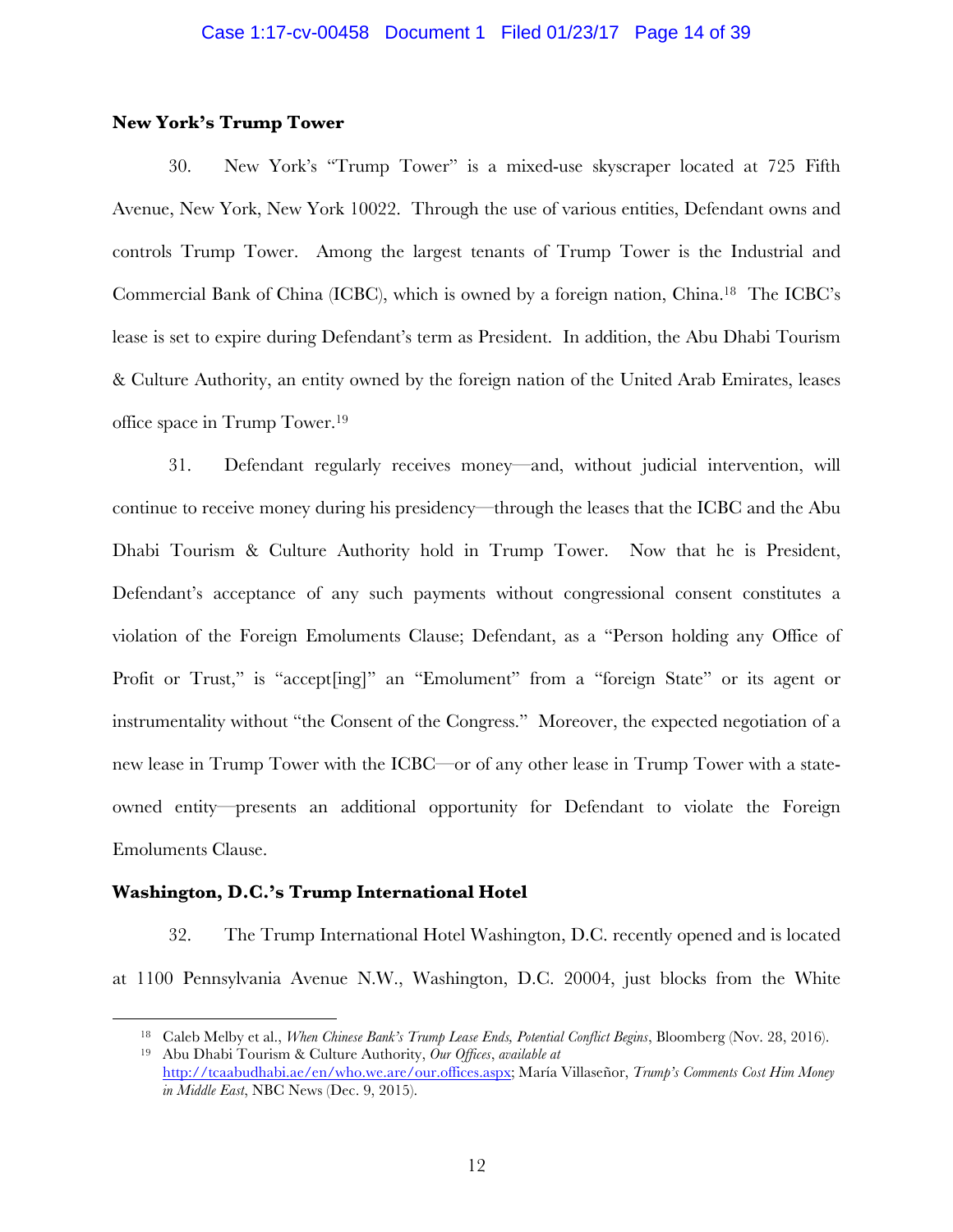#### Case 1:17-cv-00458 Document 1 Filed 01/23/17 Page 15 of 39

House. Defendant owns and controls this hotel through the use of various entities, and thus receives money each time someone stays in a room or pays for a venue or other goods or services in this hotel.

33. According to media reports, since the November 8, 2016 election, foreign diplomats have been flocking to Defendant's D.C. hotel, eager to curry favor with Defendant and afraid of what Defendant may think or do if they send their business elsewhere in Washington.20 One week after the election, the hotel held a special event for the diplomatic community.21 About 100 foreign diplomats attended; they were greeted with champagne, food, a tour, a raffle for overnight stays at properties belonging to Defendant around the world, and a sales pitch about the new D.C. hotel.<sup>22</sup> The hotel also hired a "director of diplomatic sales" to facilitate business with foreign states and their diplomats and agents, luring the director away from a competitor hotel in Washington. <sup>23</sup> One "Middle Eastern diplomat" told *The Washington Post* about the hotel: "Believe me, all the delegations will go there."24 An "Asian diplomat" explained: "Why wouldn't I stay at his hotel blocks from the White House, so I can tell the new president, 'I love your new hotel!' Isn't it rude to come to his city and say, 'I am staying at your competitor?""25

34. The Embassy of Kuwait is scheduled to hold its National Day celebration at Defendant's Washington, D.C. hotel on February 25, 2017.26 A portion of the funds to pay for

<sup>20</sup> Jonathan O'Connell & Mary Jordan, *For foreign diplomats, Trump hotel is place to be*, Wash. Post (Nov. 18, 2016); *see also* Eric Lipton & Susanne Craig, *At Trump Hotel in Washington, Champagne Toasts in an Ethical 'Minefield'*, N.Y. Times (Jan. 19, 2017).

<sup>21</sup> O'Connell & Jordan, *For foreign diplomats, Trump hotel is place to be*.

<sup>22</sup> *Id.*

<sup>23</sup> *Id.*

<sup>24</sup> *Id.* <sup>25</sup> *Id.*

<sup>26</sup> Jonathan O'Connell, *Kuwaiti Embassy is latest to book Trump D.C. hotel, but ambassador says he felt 'no pressure'*, Wash. Post (Dec. 20, 2016).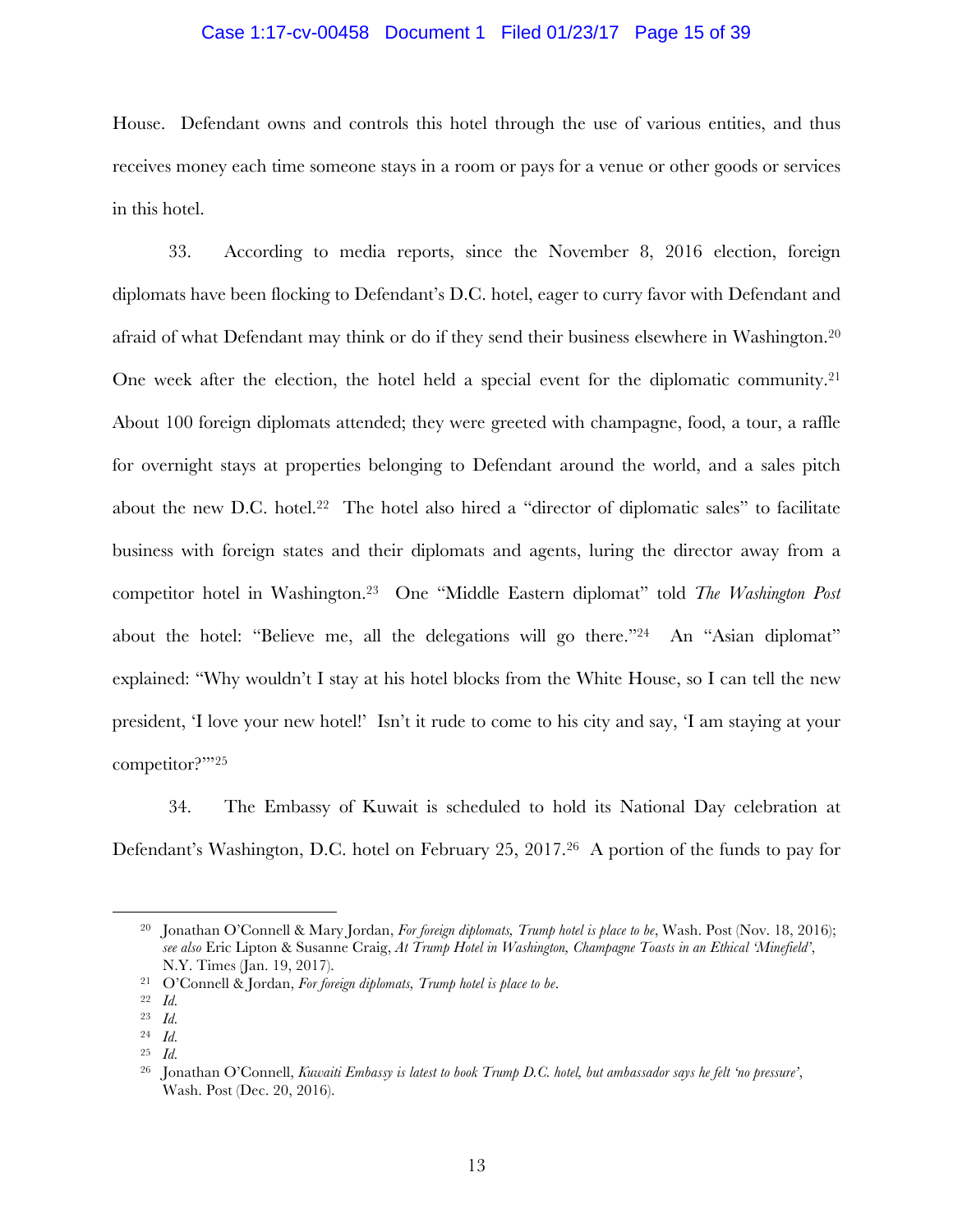#### Case 1:17-cv-00458 Document 1 Filed 01/23/17 Page 16 of 39

this Kuwaiti celebration will go directly to Defendant while he is President. According to one media report, the Embassy of Kuwait moved the event from a competitor hotel under pressure from the Trump Organization (though Kuwait's ambassador to the United States denied being pressured). <sup>27</sup> Bahrain also booked a venue at Defendant's D.C. hotel for a National Day celebration in December 2016, <sup>28</sup> and Azerbaijan co-hosted a Hanukkah party at the hotel in December 2016. 29

35. Defendant regularly receives money—and, without judicial intervention, will continue to receive money during his presidency—each time a foreign state, a foreign diplomat, some other agent of a foreign state, or some other instrumentality of a foreign nation stays in a room or pays for a venue or other service in Defendant's D.C. hotel. Now that he is President, Defendant's acceptance of any such payments without congressional consent, including for inauguration-related reservations, constitutes a violation of the Foreign Emoluments Clause; Defendant, as a "Person holding any Office of Profit or Trust," is "accept[ing]" an "Emolument" from an agent or instrumentality of, or directly from, a "foreign State," without "the Consent of the Congress."

36. During Defendant's January 11, 2017 press conference, Defendant's attorney announced that Defendant "is going to voluntarily donate all profits from foreign government payments made to his hotel to the United States Treasury."30 But this proposal, if realized, would not remedy Defendant's Foreign Emoluments Clause violations; the Constitution provides for no such exception or remedy to this clause. And, even if such an exception or remedy were

<sup>27</sup> Judd Legum & Kira Lerner, *Under political pressure, Kuwait cancels major events at Four Seasons, switches to Trump's D.C. hotel*, ThinkProgress (Dec. 19, 2016).

<sup>28</sup> Nolan D. McCaskill & Madeline Conway, *Bahrain to host event at Trump's D.C. hotel, raising ethical concerns*, Politico (Nov. 29, 2016).

<sup>29</sup> Brent Griffiths & Kenneth P. Vogel, *Embassy of Azerbaijan to co-host event at Trump's D.C. hotel*, Politico (Dec. 5, 2016).

<sup>30</sup> *Donald Trump's News Conference: Full Transcript and Video*, N.Y. Times (Jan. 11, 2017).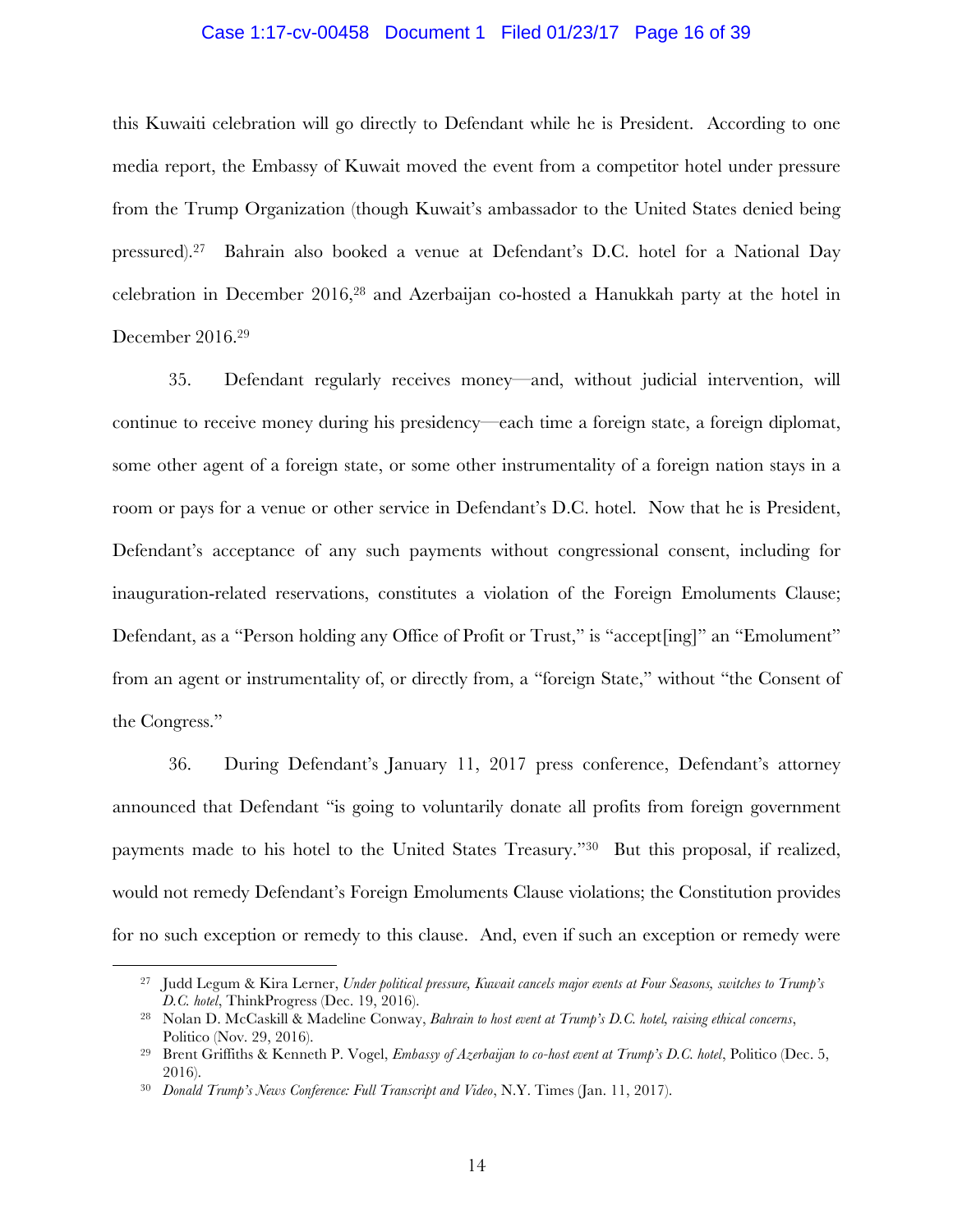#### Case 1:17-cv-00458 Document 1 Filed 01/23/17 Page 17 of 39

included in the Constitution (it is not), Defendant's plan would be insufficient in that: (a) it contains no monitoring or enforcement mechanism; (b) it calls merely for turning over *profits*, not *all funds* received from foreign governments; and (c) it does not address Defendant's continuing ownership of the hotel, and thus does not aid the underlying purpose of the Foreign Emoluments Clause, preventing foreign influence and corruption.

#### **Other Domestic And International Properties And Businesses**

37. As noted in Defendant's financial-disclosure report, Defendant owns, operates, and licenses numerous other businesses throughout the United States and abroad, including other hotels, other properties for sale or lease, and golf courses and clubs.31 Defendant regularly receives money—and, without judicial intervention, will continue to receive money during his presidency—through transactions involving these many other properties and businesses. Now that he is President, Defendant's acceptance of any such payments from foreign states or their instrumentalities or agents without congressional consent constitutes a violation of the Foreign Emoluments Clause; Defendant, as a "Person holding any Office of Profit or Trust," is "accept[ing]" an "Emolument" from a "foreign State" or its agent or instrumentality without "the Consent of the Congress."

### **International Versions And Distribution Of "The Apprentice" And Its Spinoffs**

38. Defendant earns royalties and other payments from the distribution in other countries of the television program "The Apprentice" and its spinoffs (including "The Celebrity Apprentice" and "The New Celebrity Apprentice," for which Defendant is still an executive producer), as well as from international versions of the programs produced in other countries. In some instances, these payments originate from foreign governments or their agents or

<sup>31</sup> Donald J. Trump, 2016 Executive Branch Personnel Public Financial Disclosure Report, *available at* https://assets.documentcloud.org/documents/2838696/Trump-2016-Financial-Disclosure.pdf.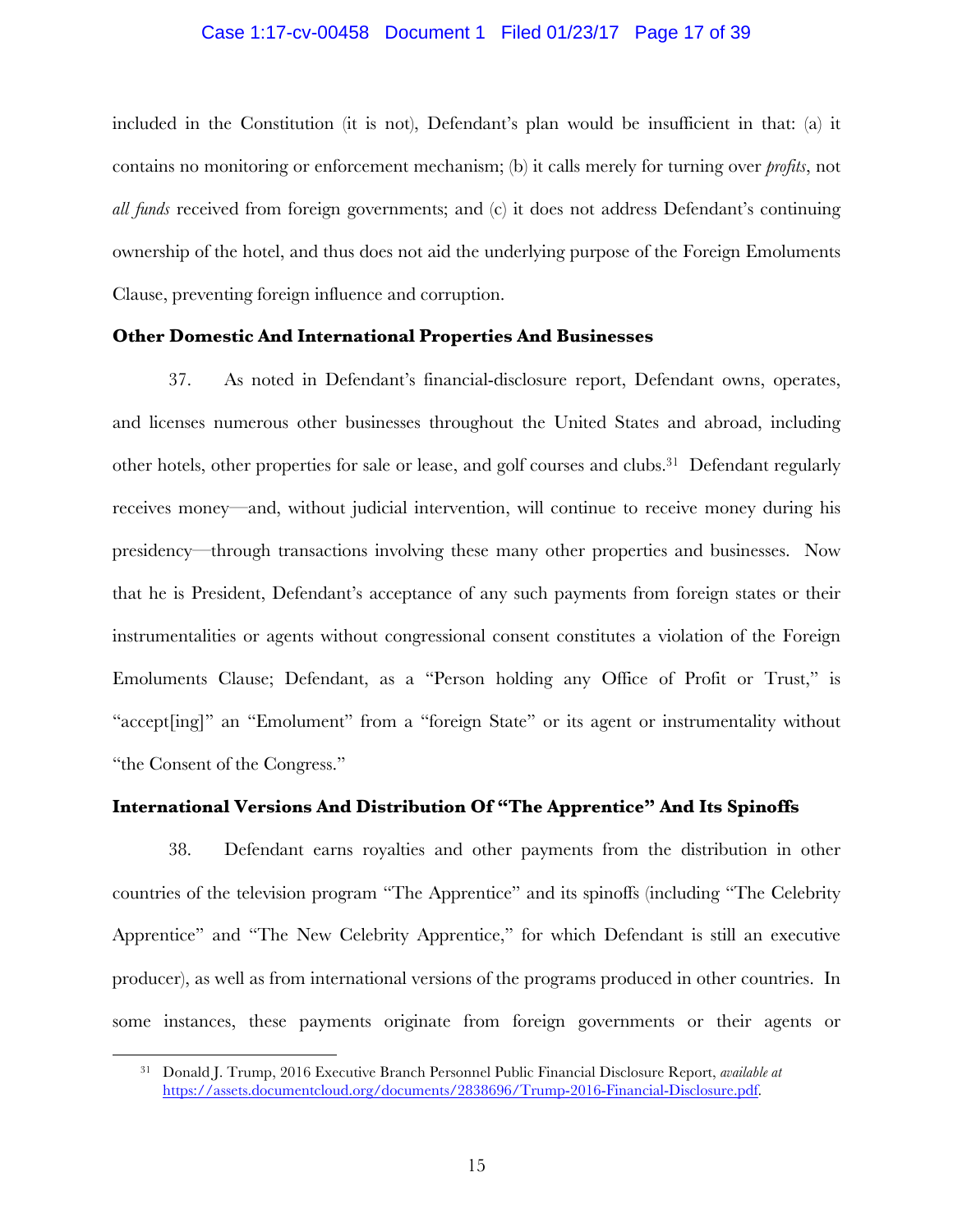#### Case 1:17-cv-00458 Document 1 Filed 01/23/17 Page 18 of 39

instrumentalities. For instance, there are iterations of the program "The Apprentice," for which Defendant is paid, in the United Kingdom and Vietnam,<sup>32</sup> and in both countries those programs air on foreign-government-owned broadcast stations.

39. Defendant regularly receives money—and, without judicial intervention, will continue to receive money during his presidency—through transactions involving the television programs "The Apprentice" and its spinoffs and international versions. Now that he is President, Defendant's acceptance of any such payments from foreign states or their agents or instrumentalities without congressional consent constitutes a violation of the Foreign Emoluments Clause; Defendant, as a "Person holding any Office of Profit or Trust," is "accept[ing]" an "Emolument" from a "foreign State" or its agent or instrumentality without "the Consent of the Congress."

#### **Other Foreign Connections, Properties, And Businesses**

1

40. **China:** Defendant's company has plans to build 20 to 30 luxury hotels in China,33 which will require obtaining benefits from the Chinese government, such as permits and approvals. Defendant also is part owner of an office building located at 1290 Avenue of the Americas in New York, New York, which carries a \$950 million loan, part of which is held by the Chinese-government-owned Bank of China.34 Now that Defendant is President, his company's acceptance of any benefits from the Chinese government—including permits or approvals for property in China, or additional money or a renegotiation or forgiveness of a loan from the Bank of China—or anything else of value from that or any other foreign government in connection

<sup>32</sup> Madeline Berg, *Here's How Much Donald Trump Will Earn From Producing 'Celebrity Apprentice'*, Forbes (Dec. 13 2016).

<sup>33</sup> Rob Schmitz, *Trump's Hotels In China Could Be A Conflict For The President-Elect*, NPR (Nov. 24, 2016); Simon Denyer & Jonathan O'Connell, *Trump Hotels has had its eye on China—but the door hasn't opened*, Wash. Post (Dec. 26, 2016).

<sup>34</sup> Susanne Craig, *Trump's Empire: A Maze of Debts and Opaque Ties*, N.Y. Times (Aug. 20, 2016).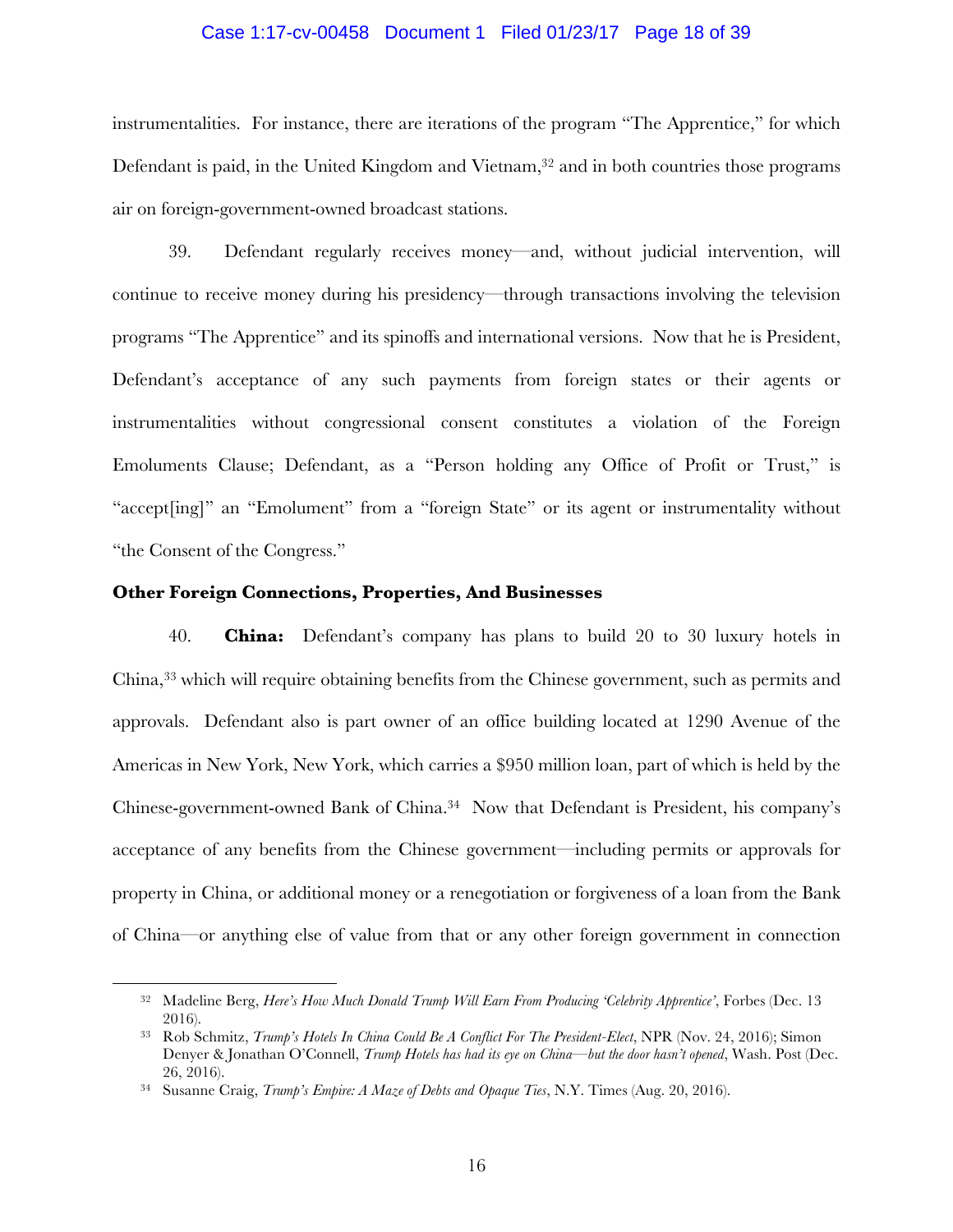#### Case 1:17-cv-00458 Document 1 Filed 01/23/17 Page 19 of 39

with Defendant's Chinese business interests, without congressional consent, constitutes a violation of the Foreign Emoluments Clause; Defendant, as a "Person holding any Office of Profit or Trust," is "accept [ing]" an "Emolument" from a "foreign State" or its agent or instrumentality without "the Consent of the Congress."

41. **India:** Defendant's company is engaged in many real-estate projects in India, which will require benefits from the Indian government, such as permits and approvals.<sup>35</sup> Now that Defendant is President, his company's acceptance of any such benefits from the Indian government, or anything else of value from that or any other foreign government in connection with Defendant's Indian business interests, without congressional consent, constitutes a violation of the Foreign Emoluments Clause; Defendant, as a "Person holding any Office of Profit or Trust," is "accept [ing]" an "Emolument" from a "foreign State" or its agent or instrumentality without "the Consent of the Congress."

42. **United Arab Emirates:** Defendant's company is engaged in several real estate projects in the United Arab Emirates (UAE), including Dubai's Trump International Golf Club, which is set to open in February 2017. All services for the golf club, including electricity, water, and roads, "come at the discretion of the government," and the "club's bar will need government approvals to serve alcohol, not to mention other regulatory issues."36 Now that Defendant is President, his company's acceptance of any permits or approvals from the UAE's government, or anything else of value from that or any other foreign government in connection with Defendant's UAE business interests, without congressional consent, constitutes a violation of the Foreign Emoluments Clause; Defendant, as a "Person holding any Office of Profit or Trust," is

<sup>35</sup> Richard C. Paddock et al., *Potential Conflicts Around the Globe for Trump, the Businessman President*, N.Y. Times (Nov. 26, 2016).

<sup>36</sup> Jon Gambrell, *Trump's New Dubai Golf Club Shows Pitfalls of His Presidency*, Associated Press (Jan. 3, 2017).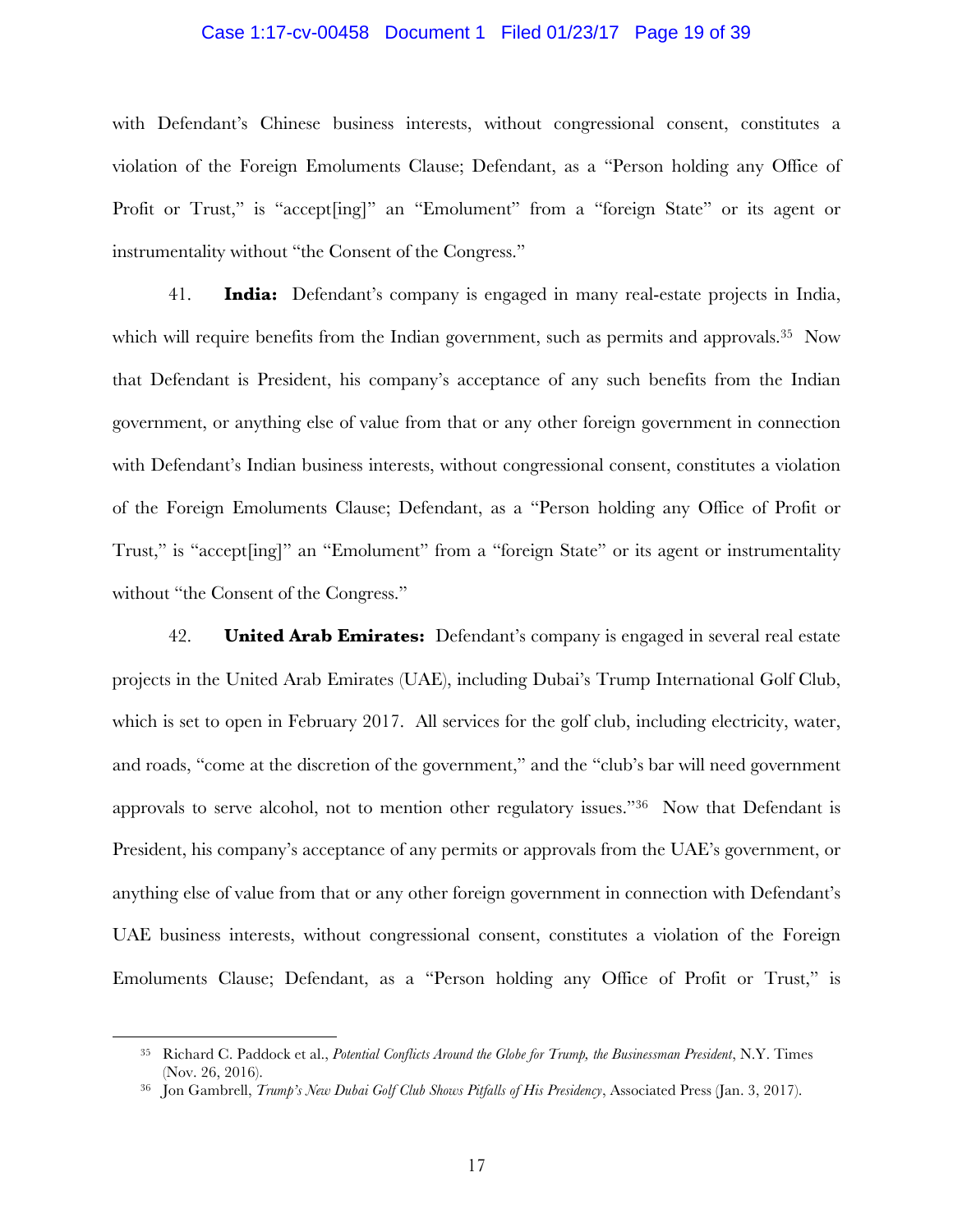#### Case 1:17-cv-00458 Document 1 Filed 01/23/17 Page 20 of 39

"accept[ing]" an "Emolument" from a "foreign State" or its agent or instrumentality without "the Consent of the Congress."

43. **Indonesia:** Defendant's company is engaged in at least two real estate projects in Indonesia. As part of this effort, Defendant reportedly has "forged relationships with powerful political figures in Indonesia, where such connections are crucial to pushing through big projects."37 Now that Defendant is President, his company's acceptance from the Indonesian government of any permits, approvals, or other benefits as part of "pushing through big projects," or his company's acceptance of anything else of value from that or any other foreign government in connection with Defendant's Indonesian business interests, without congressional consent, constitutes a violation of the Foreign Emoluments Clause; Defendant, as a "Person holding any Office of Profit or Trust," is "accept [ing]" an "Emolument" from a "foreign State" or its agent or instrumentality without "the Consent of the Congress."

44. **Turkey:** Defendant's company is involved in a major licensing deal in Turkey for the Trump Towers Istanbul. Defendant himself has admitted that his business interests in Turkey present ethical problems: "I have a little conflict of interest 'cause I have a major, major building in Istanbul."38 Already, that deal has entered the political arena—Turkey's president called for Defendant's name to be removed from towers in Istanbul last year after Defendant proposed a Muslim ban, but there has been no mention of the threat since Defendant publicly defended Turkey's president one month later.<sup>39</sup> Now that Defendant is President, his company's acceptance of any permits, approvals, or other benefits from the Turkish government as part of Defendant's ongoing licensing deal, or his company's acceptance of anything else of value from

<sup>37</sup> Richard C. Paddock & Eric Lipton, *Trump's Indonesia Projects, Still Moving Ahead, Create Potential Conflicts*, N.Y. Times (Dec. 31, 2016).

<sup>38</sup> Pema Levy, *Trump Admitted to a Conflict of Interest in Turkey*, Mother Jones (Nov. 15, 2016).

<sup>39</sup> Tim Mak, *Donald Trump's Huge Conflict of Interest in Turkey*, Daily Beast (Dec. 7, 2016).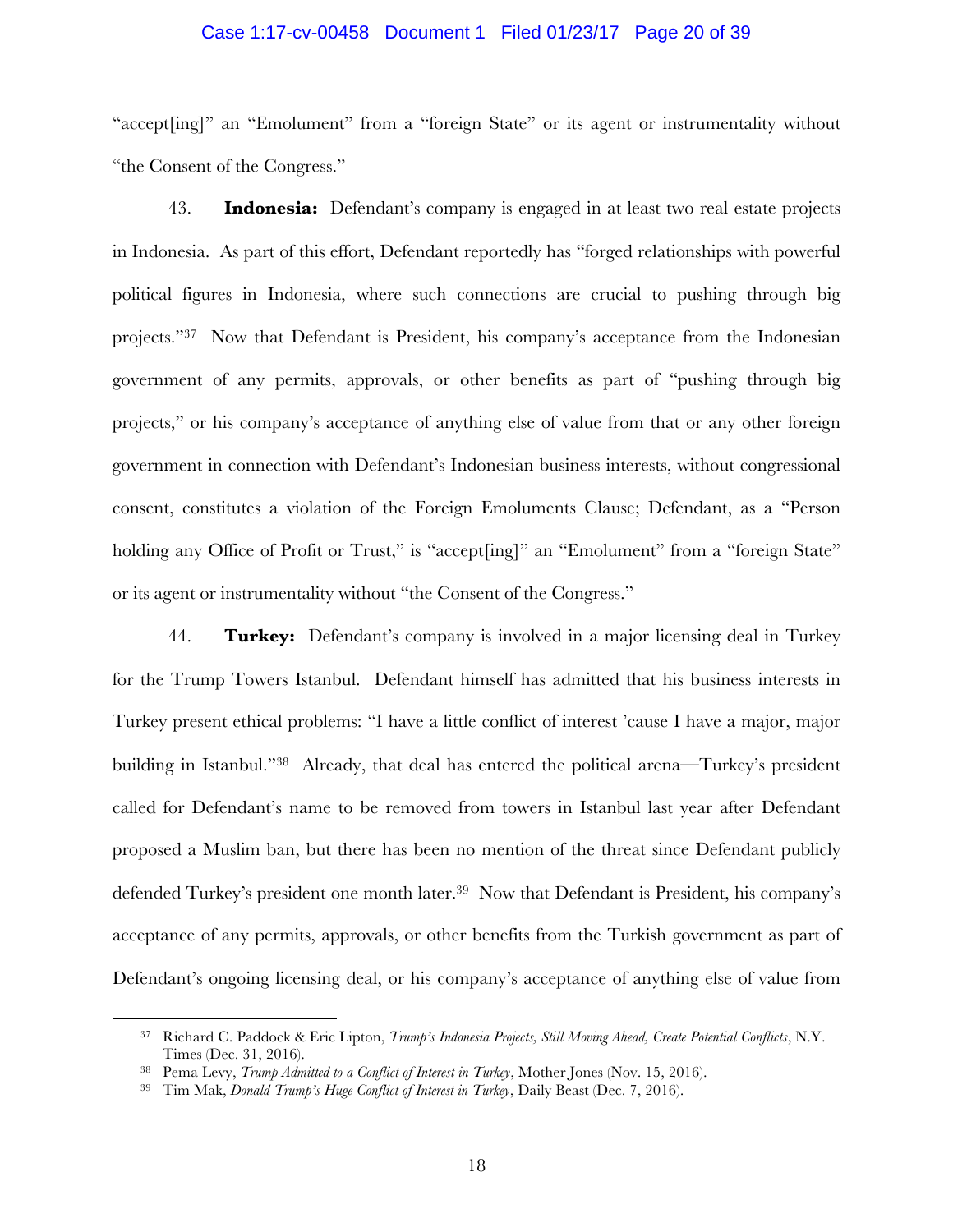#### Case 1:17-cv-00458 Document 1 Filed 01/23/17 Page 21 of 39

that or any other foreign government in connection with Defendant's Turkish business interests, without congressional consent, constitutes a violation of the Foreign Emoluments Clause; Defendant, as a "Person holding any Office of Profit or Trust," is "accept [ing]" an "Emolument" from a "foreign State" or its agent or instrumentality without "the Consent of the Congress."

45. **Scotland:** Defendant owns Trump Turnberry, a golf course and resort in Turnberry, Scotland, and Trump International Golf Links – Scotland, a golf course and resort in Aberdeenshire, Scotland. Defendant's golf courses and resorts receive support from VisitScotland, Scotland's official tourism agency.40 Shortly after the November 2016 election, Defendant met with Nigel Farage, an English politician who is a member of the European Parliament and former leader of the UK Independence Party, and asked him to help oppose the type of offshore wind turbines that, according to Defendant, spoil the views at his Aberdeenshire golf course.41 In January 2017, reports came out that Defendant's Aberdeenshire golf operation was expanding, with a second 18-hole golf course and a new 450-room five-star hotel, timeshare complex and private housing estate. $42$  Now that Defendant is President, his company's acceptance from the Scottish or United Kingdom governments of any permits, approvals, or other benefits in connection with his golf operations, or his company's acceptance of anything else of value from those or any other foreign government in connection with Defendant's business interests in Scotland, without congressional consent, constitutes a violation of the Foreign Emoluments Clause; Defendant, as a "Person holding any Office of Profit or Trust," is "accept[ing]" an "Emolument" from a "foreign State" or its agent or instrumentality without "the Consent of the Congress."

<sup>40</sup> Severin Carrell, *Trump could use UK trade deal to boost golf resorts, say former ethics officials*, Guardian (Jan. 17, 2017).

<sup>41</sup> Danny Hakim & Eric Lipton, *With a Meeting, Trump Renewed a British Wind Farm Fight*, N.Y. Times (Nov. 21, 2016).

<sup>42</sup> Severin Carrell, *Trump's Scotland golf resort proceeds with expansion despite business pledge*, Guardian (Jan. 14, 2017).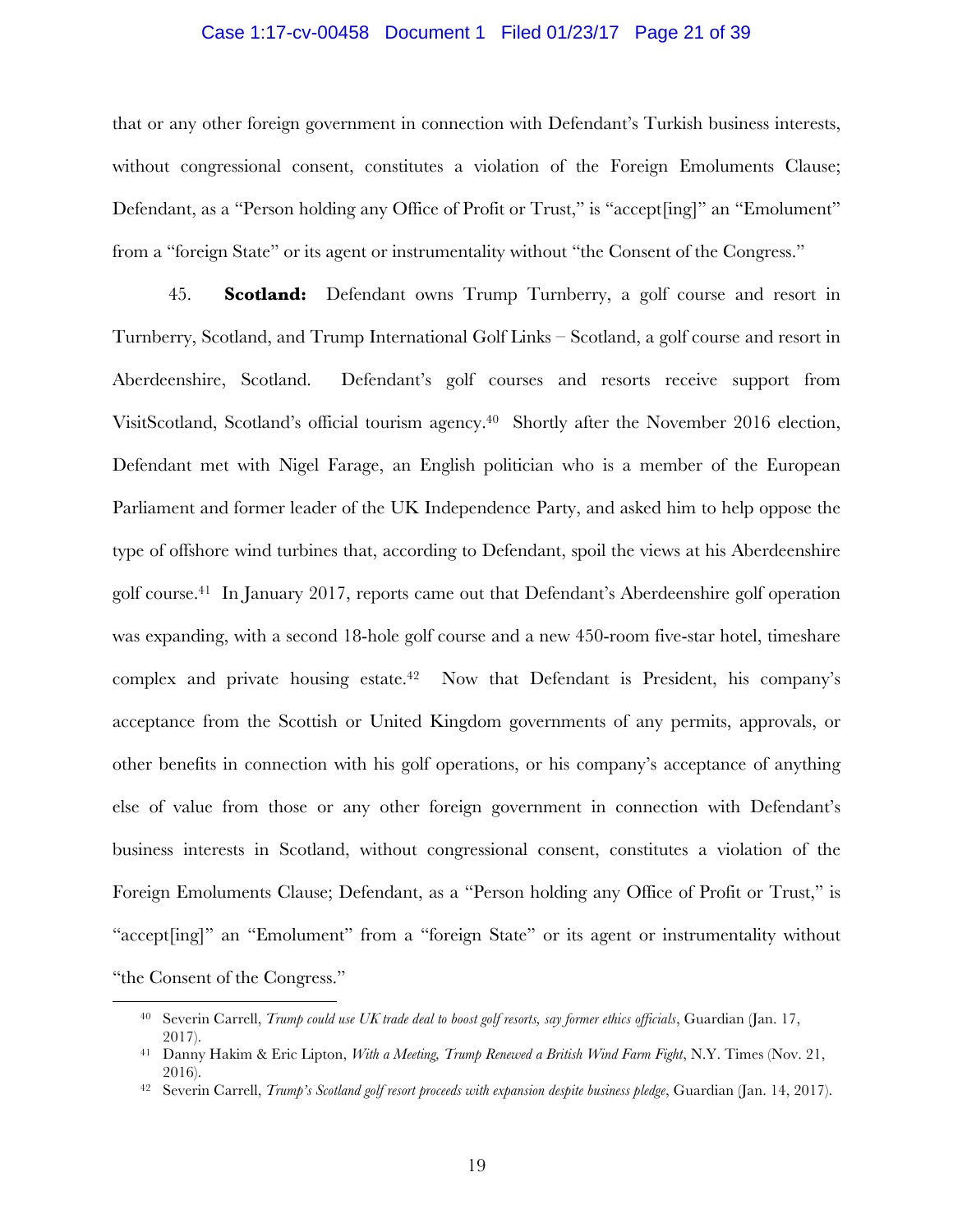#### Case 1:17-cv-00458 Document 1 Filed 01/23/17 Page 22 of 39

46. **Philippines:** Defendant's business partner in the Philippines, Jose E.B. Antonio, was named a special envoy to the United States shortly before Defendant's election. Defendant's name is on a new apartment building that Antonio's company is constructing in the Philippines, the Trump Tower at Century City.43 Now that Defendant is President, his company's acceptance from the Philippines' government of any permits, approvals, or other benefits as part of Defendant's ongoing interest in the Trump Tower at Century City, or his company's acceptance of anything else of value from that or any other foreign government in connection with Defendant's business interests in the Philippines, without congressional consent, constitutes a violation of the Foreign Emoluments Clause; Defendant, as a "Person holding any Office of Profit or Trust," is "accept [ing]" an "Emolument" from a "foreign State" or its agent or instrumentality without "the Consent of the Congress."

47. **Russia:** According to media reports, "[t]here is strong evidence that Trump's businesses have received significant funding from Russian investors."44 As Defendant's son Donald Trump Jr. stated in 2008: "Russians make up a pretty disproportionate cross-section of a lot of our assets. . . . We see a lot of money pouring in from Russia."<sup>45</sup> Defendant has been seeking business and development opportunities in Russia for at least three decades, including in 2013, when he wrote on Twitter: "TRUMP TOWER-MOSCOW is next."46 Now that Defendant is President, his company's acceptance of any investment money, benefits, or anything else of value from the Russian government or any agent or instrumentality thereof, without congressional consent, constitutes a violation of the Foreign Emoluments Clause; Defendant, as a

<sup>43</sup> Richard C. Paddock, *Trump Business Partner Is Philippines' New Trade Envoy to U.S.*, N.Y. Times (Nov. 9, 2016).

<sup>44</sup> Rosalind S. Helderman, *Here's what we know about Donald Trump and his ties to Russia*, Wash. Post (July 29, 2016).

<sup>45</sup> Darren Samuelsohn, *Trump's vast web of conflicts: A user's guide*, Politico (Nov. 16, 2016).

<sup>46</sup> Megan Twohey & Steve Eder, *For Trump, Three Decades of Chasing Deals in Russia*, N.Y. Times (Jan. 16, 2017).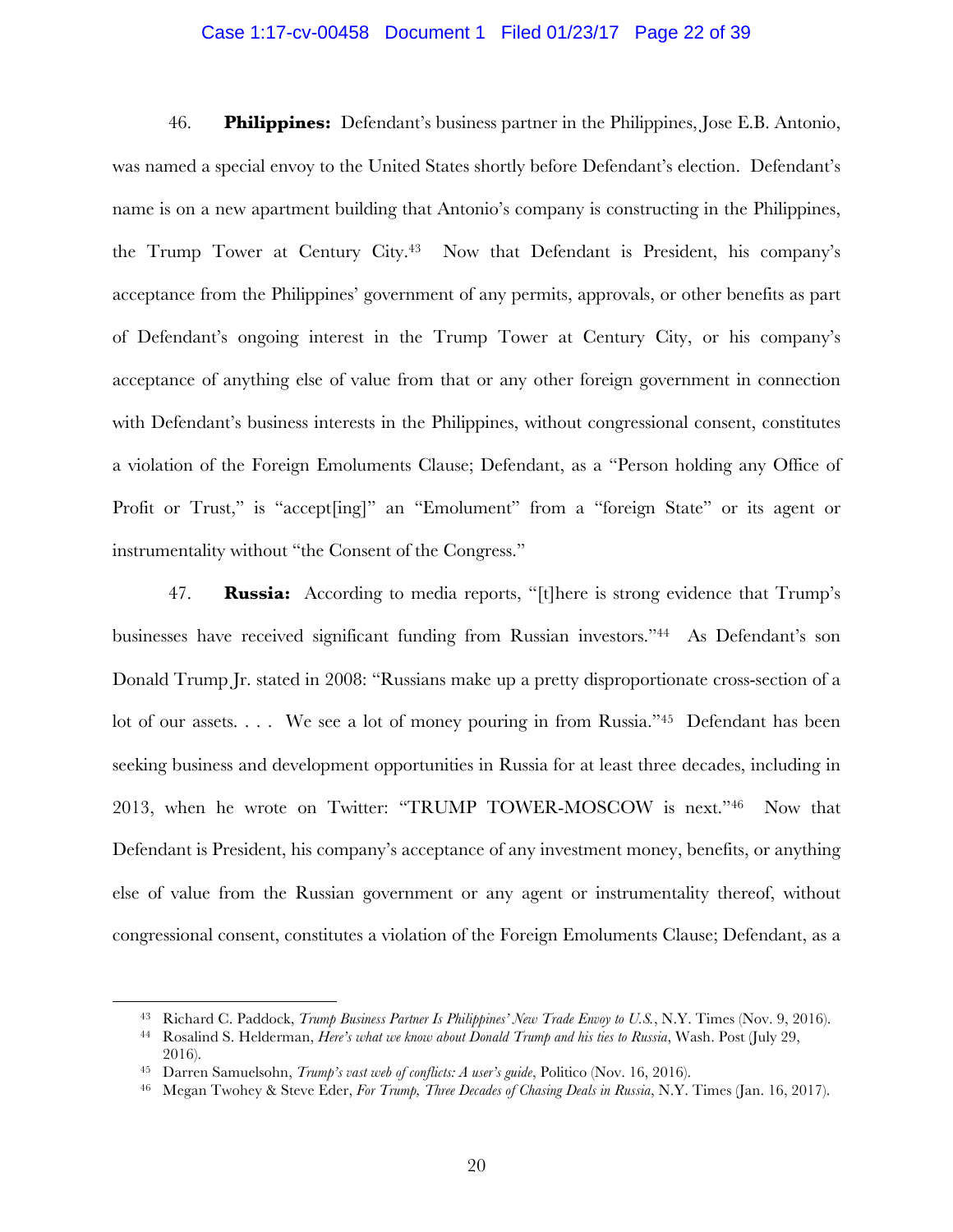#### Case 1:17-cv-00458 Document 1 Filed 01/23/17 Page 23 of 39

"Person holding any Office of Profit or Trust," is "accept[ing]" an "Emolument" from a "foreign State" or its agent or instrumentality without "the Consent of the Congress."

48. **Saudi Arabia:** Defendant recently created several companies that appear to be designed to help develop real estate and hotels in Jeddah, the second-largest city in Saudi Arabia (though it is unclear how many of those companies remain in business). 47 Moreover, in 2001, Defendant sold a floor of a building he owns, the Trump World Tower in New York, New York, to the Kingdom of Saudi Arabia. At the time of the sale, yearly common charges for building amenities for the floor totaled \$85,585. The floor currently belongs to the Saudi Mission to the United Nations,<sup>48</sup> which presumably still must pay yearly common charges to Defendant's company. Now that Defendant is President, his company's acceptance of any benefits, any money, or anything else of value from the Saudi Arabian government or any agent or instrumentality thereof, without congressional consent, constitutes a violation of the Foreign Emoluments Clause; Defendant, as a "Person holding any Office of Profit or Trust," is "accept[ing]" an "Emolument" from a "foreign State" or its agent or instrumentality without "the Consent of the Congress."

49. **Taiwan:** In September 2016, Defendant's business reportedly sent a representative to Taiwan to discuss investment opportunities in a government-run development project, which would require government approval to complete.49 Less than three months later, Defendant made international news when he received a congratulatory call from Taiwan's president, in what is believed to be the first call in nearly four decades between a Taiwanese

<sup>47</sup> Drew Harwell & Anu Narayanswamy, *A scramble to assess the dangers of President-elect Donald Trump's global business empire*, Wash. Post (Nov. 20, 2016).

<sup>48</sup> Stephen Rex Brown, *EXCLUSIVE: Donald Trump made millions from Saudi Arabia, but trashes Hillary Clinton for Saudi donations to Clinton Foundation*, N.Y. Daily News (Sept. 4, 2016).

<sup>49</sup> Michael Forsythe, *Taiwan City Planning a Makeover Says a Trump Agent Showed Interest*, N.Y. Times (Dec. 4, 2016).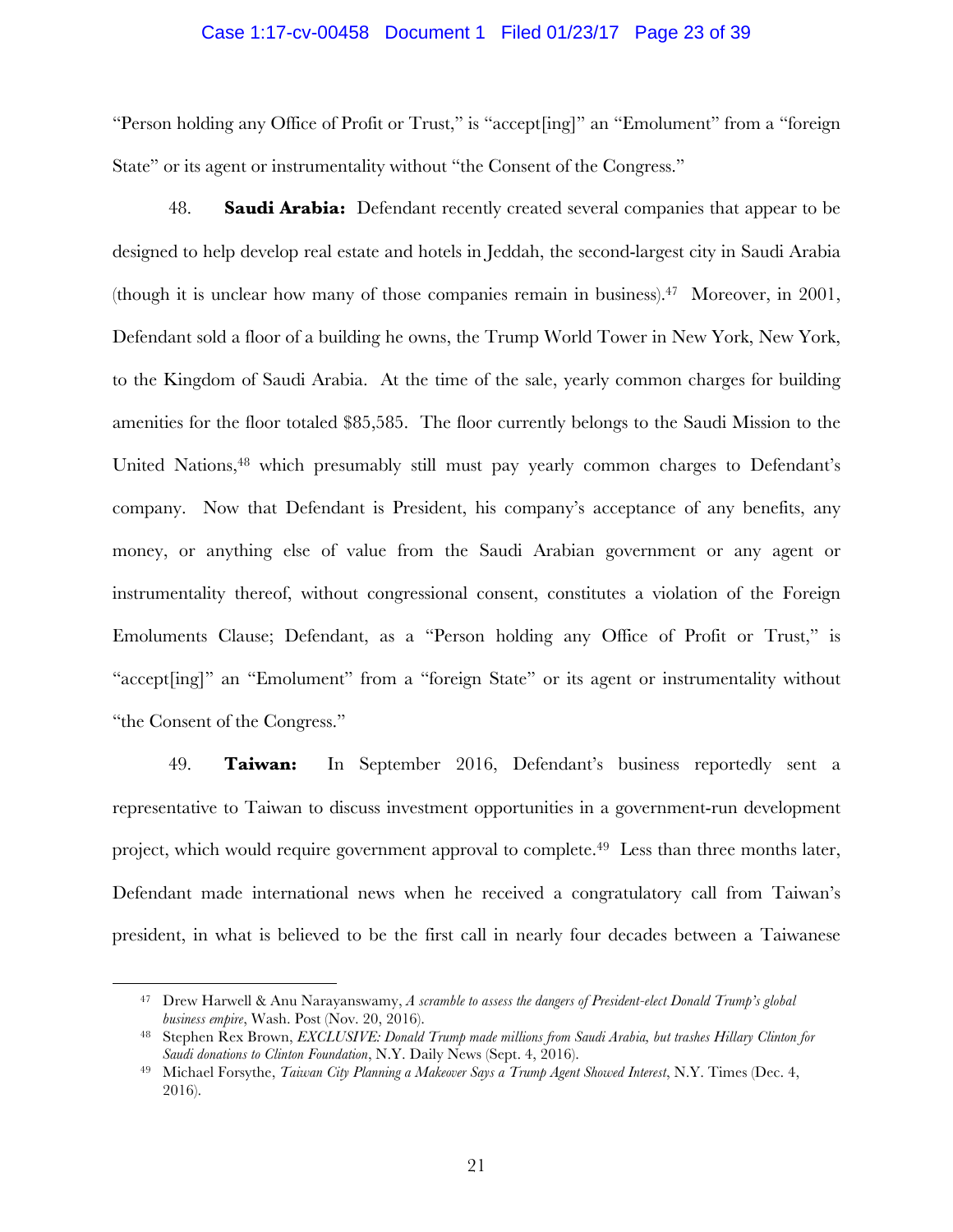#### Case 1:17-cv-00458 Document 1 Filed 01/23/17 Page 24 of 39

leader and the U.S. President or President-Elect. Now that Defendant is President, his company's acceptance of any permits or approvals from Taiwan's government, or anything else of value from that or any other foreign government in connection with Defendant's business interests in Taiwan, without congressional consent, constitutes a violation of the Foreign Emoluments Clause; Defendant, as a "Person holding any Office of Profit or Trust," is "accept[ing]" an "Emolument" from a "foreign State" without "the Consent of the Congress."

# **Domestic Emoluments Clause**

<u>.</u>

50. Many of the above-mentioned business interests also likely cause Defendant to run afoul of Article II, Section 1, Clause 7 of the U.S. Constitution, the "Domestic Emoluments Clause,"50 which states: "The President shall, at stated Times, receive for his Services, a Compensation, which shall neither be encreased nor diminished during the Period for which he shall have been elected, and he shall not receive within that Period any other Emolument from the United States, or any of them." This clause, which prevents Defendant from receiving any "Emolument" from the United States or any individual state, is violated as a result of Defendant's ownership interests in various properties and businesses, both foreign and domestic, for which Defendant receives some form of monetary or nonmonetary payment or benefit from the U.S. government or state governments. In these situations, Defendant is "receiv[ing]," within "the Period for which he shall have been elected," an "Emolument from the United States, or any of them."

<sup>&</sup>lt;sup>50</sup> This provision is also referred to as the "Presidential Emoluments Clause." Moreover, while it was originally designated as Article II, Section 1, Clause 7, it is now sometimes referred to as Article II, Section 1, Clause 6, due to the supersedure of the original third clause of Article II, Section 1 by the Twelfth Amendment.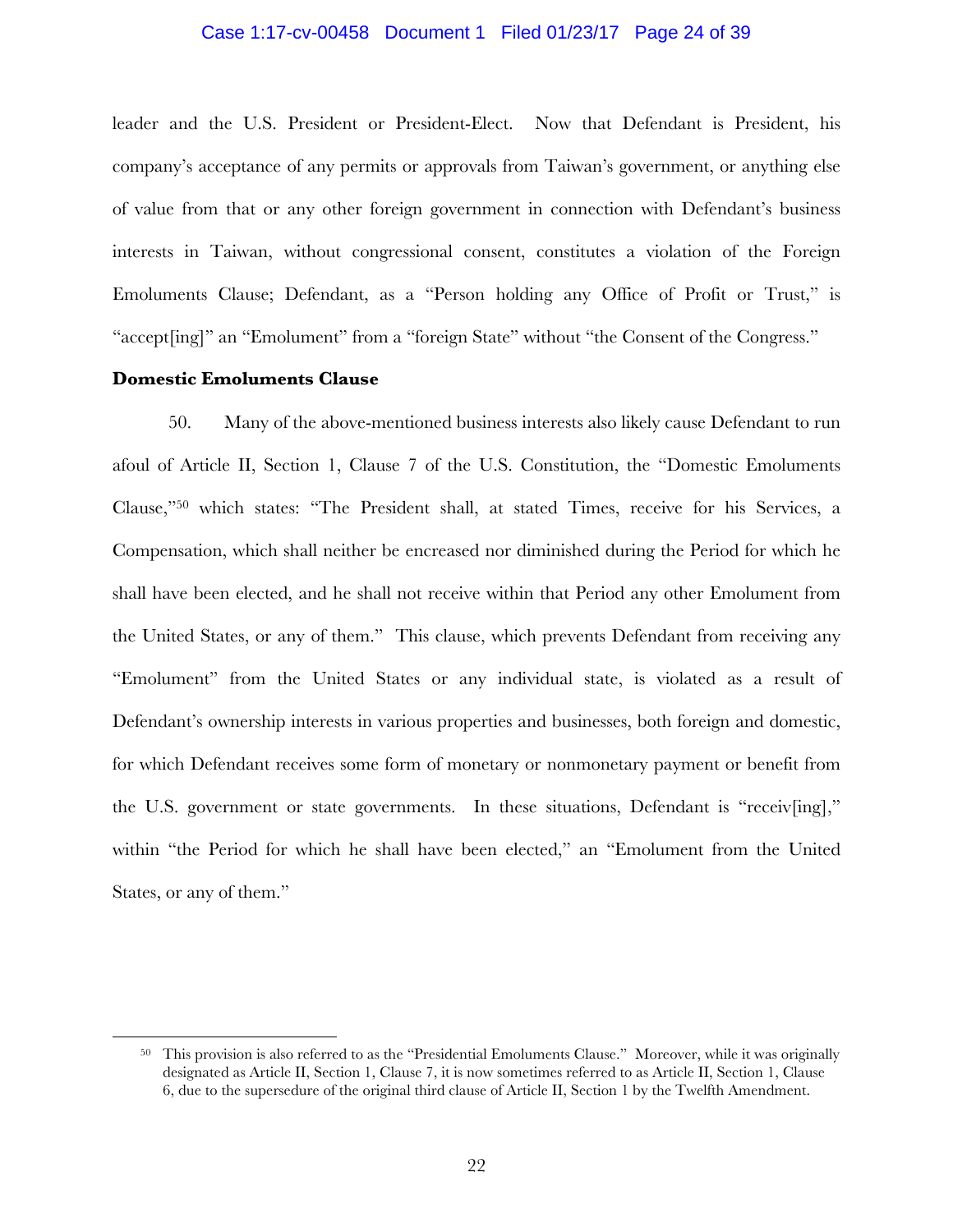### **B. CREW's Primary Injuries**

51. Defendant's violations of the Foreign Emoluments Clause have required CREW to divert and expend its valuable resources specifically to counteract those violations, impairing CREW's ability to accomplish its mission. CREW has had to counteract Defendant's violations because they are particularly harmful to CREW due to its status as a nonpartisan, nonprofit organization with the resources, board of directors, in-house legal team, and mission that it has.

52. There is a direct conflict between Defendant's violations of the Foreign Emoluments Clause and CREW's mission of protecting the rights of citizens to be informed about the activities of government officials, ensuring the integrity of government officials, protecting our political system against corruption, and reducing the influence of money in politics. Defendant's violations create a tremendous risk of foreign governments using money to improperly influence the President, create questions about the President's motives in making foreign-policy decisions, and will likely lead to numerous conflicts and violations that the public will have insufficient information to judge.

53. CREW has expended a significant amount of time and resources since the election educating the public about the Foreign Emoluments Clause and Defendant's violations of it. CREW has received hundreds of requests from the media about Defendant's conflicts of interest, including dozens regarding the Foreign Emoluments Clause and Defendant's violations of it. Many of these media requests sought explanations of the clause and its applicability, and CREW has spent a substantial number of hours responding to them. As a result of these efforts to educate the public, members of CREW's staff and its board of directors repeatedly have been interviewed by and quoted in the news media discussing the Foreign Emoluments Clause and Defendant's violations of it. These media requests are certain to continue, and CREW will continue to need to expend time and resources to respond to them.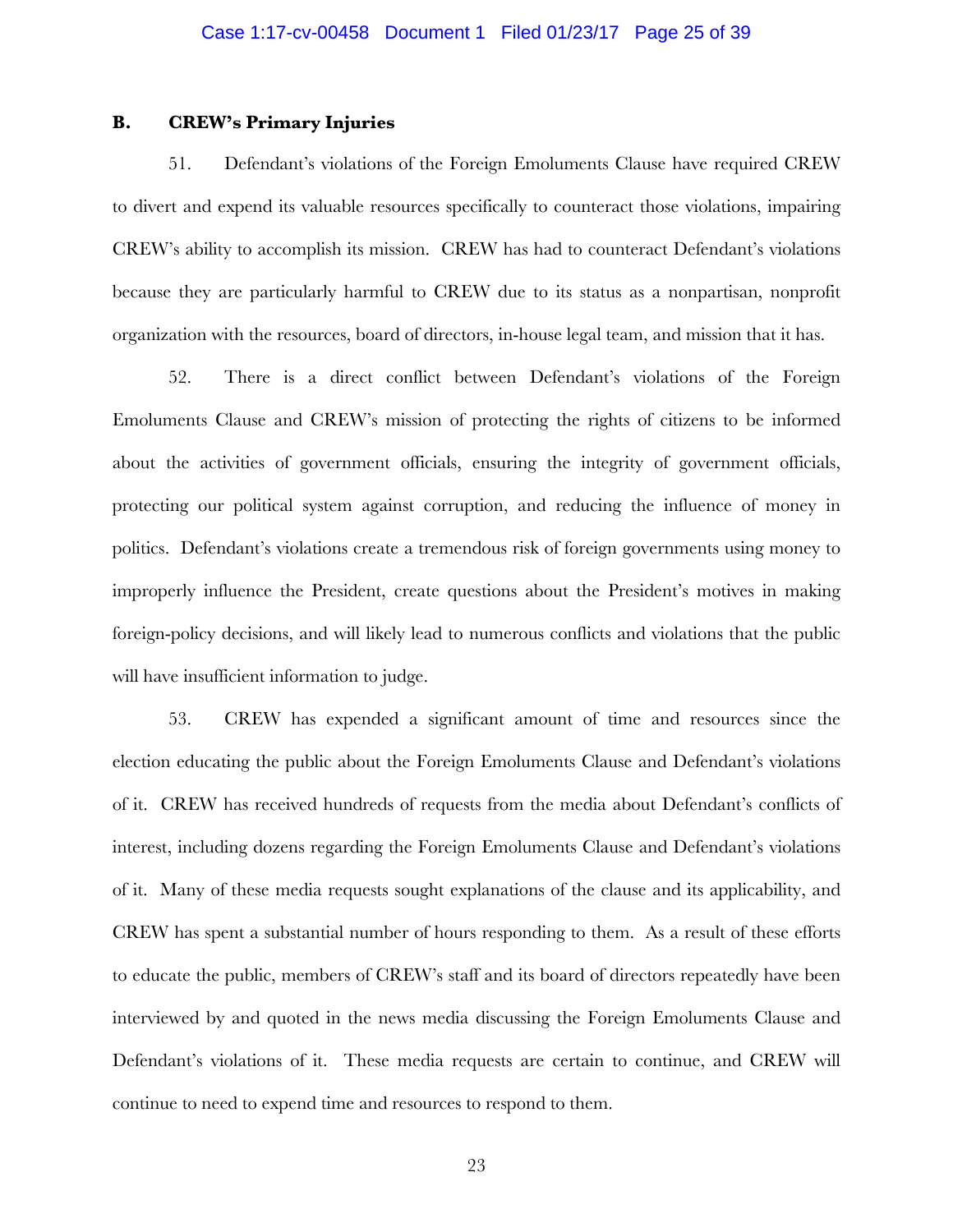#### Case 1:17-cv-00458 Document 1 Filed 01/23/17 Page 26 of 39

54. CREW regularly issues press releases and statements, and responds to requests for information and comments from the media on a range of topics, including but not limited to ethics, corruption, campaign finance, and accountability. Both before and after the election, CREW received hundreds of questions from the news media about Defendant's businesses and conflicts of interest, including dozens related to the Foreign Emoluments Clause. CREW has diverted its time and resources from its public-education activities to respond to these questions. CREW normally responds to nearly every press request. However, due to the volume of requests from national news media about Defendant's conflicts of interest, including his Foreign Emoluments Clause violations, CREW has not had the time and resources to respond to requests from many smaller and regional outlets regarding, for example, local money in politics issues and congressional ethics issues.

55. CREW's in-house attorneys have diverted their time and resources from other projects to counteract Defendant's violations of the Foreign Emoluments Clause. Since the election, CREW has received numerous requests for information and guidance about the Foreign Emoluments Clause from policymakers. To respond to those requests, and as part of CREW's advocacy in support of its mission of ensuring the integrity of government officials, CREW has expended significant resources conducting legal research regarding the history and scope of the Foreign Emoluments Clause. Moreover, CREW's attorneys, including its executive director, have spent a significant amount of time on phone calls and meetings responding to those inquires.

56. CREW's attorneys also have conducted legal research to respond to many of the requests for information from the news media regarding the Foreign Emoluments Clause. In addition, CREW's attorneys and researchers have assisted in researching and drafting publications educating the public about the clause and the impact of Defendant's violations of it.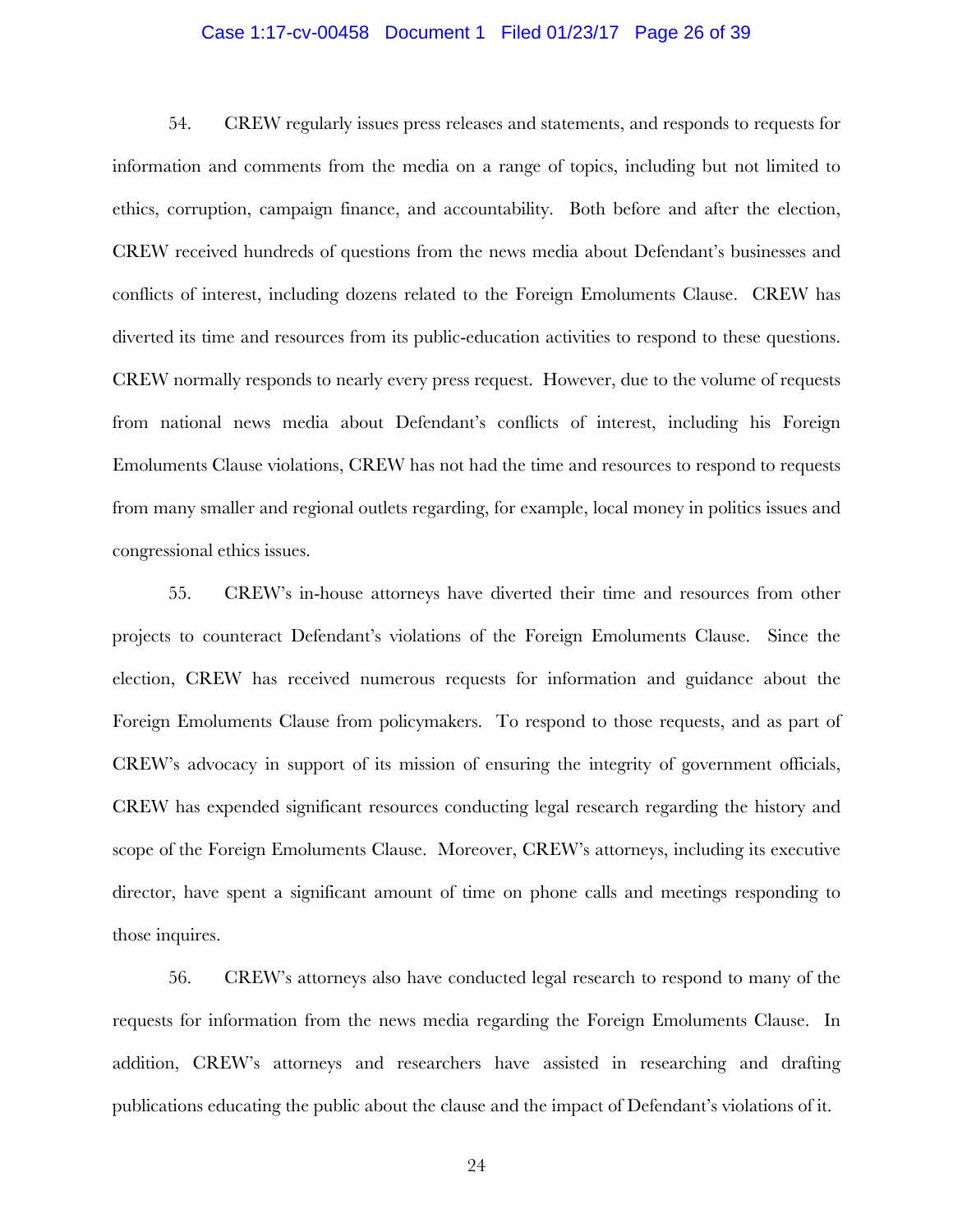#### Case 1:17-cv-00458 Document 1 Filed 01/23/17 Page 27 of 39

57. CREW also has conducted extensive legal research and analysis of potential legal actions to counteract Defendant's violations of the Foreign Emoluments Clause. CREW's attorneys have researched and analyzed potential lawsuits that could be used to enforce the clause, drafted this complaint, and expended resources to file it. CREW's attorneys also have researched and analyzed the potential for filing complaints with government agencies. CREW further has filed Freedom of Information Act requests to obtain records related to potential violations of the Foreign Emoluments Clause.

58. In addition, due in part to the volume of legal issues related to Defendant's conflicts of interest, including the need to counteract his violations of the Foreign Emoluments Clause, CREW hired a new senior attorney in December 2016 to strengthen CREW's ability to address these issues.

59. This use of time and resources on legal matters related to Defendant's violations of the Foreign Emoluments Clause is certain to continue. In addition to needing to monitor Defendant's business interests for potential violations, CREW attorneys will, among other things, continue to need to evaluate payments to Defendant's hotels and other business interests to determine if they violate the clause; research and analyze possible legal actions; and draft, file, and potentially litigate related Freedom of Information Act requests.

60. The time and resources CREW has used and will continue to use to counteract Defendant's violations of the Foreign Emoluments Clause were and will continue to be diverted from other legal projects and activities in which CREW would have otherwise engaged.

61. In the months immediately following elections, CREW regularly has drafted and filed complaints for violations of campaign finance and other laws related to political activity. In January 2013, for example, CREW filed complaints with the Federal Election Commission (FEC) and the Department of Justice (DOJ) alleging that several individuals, companies, and a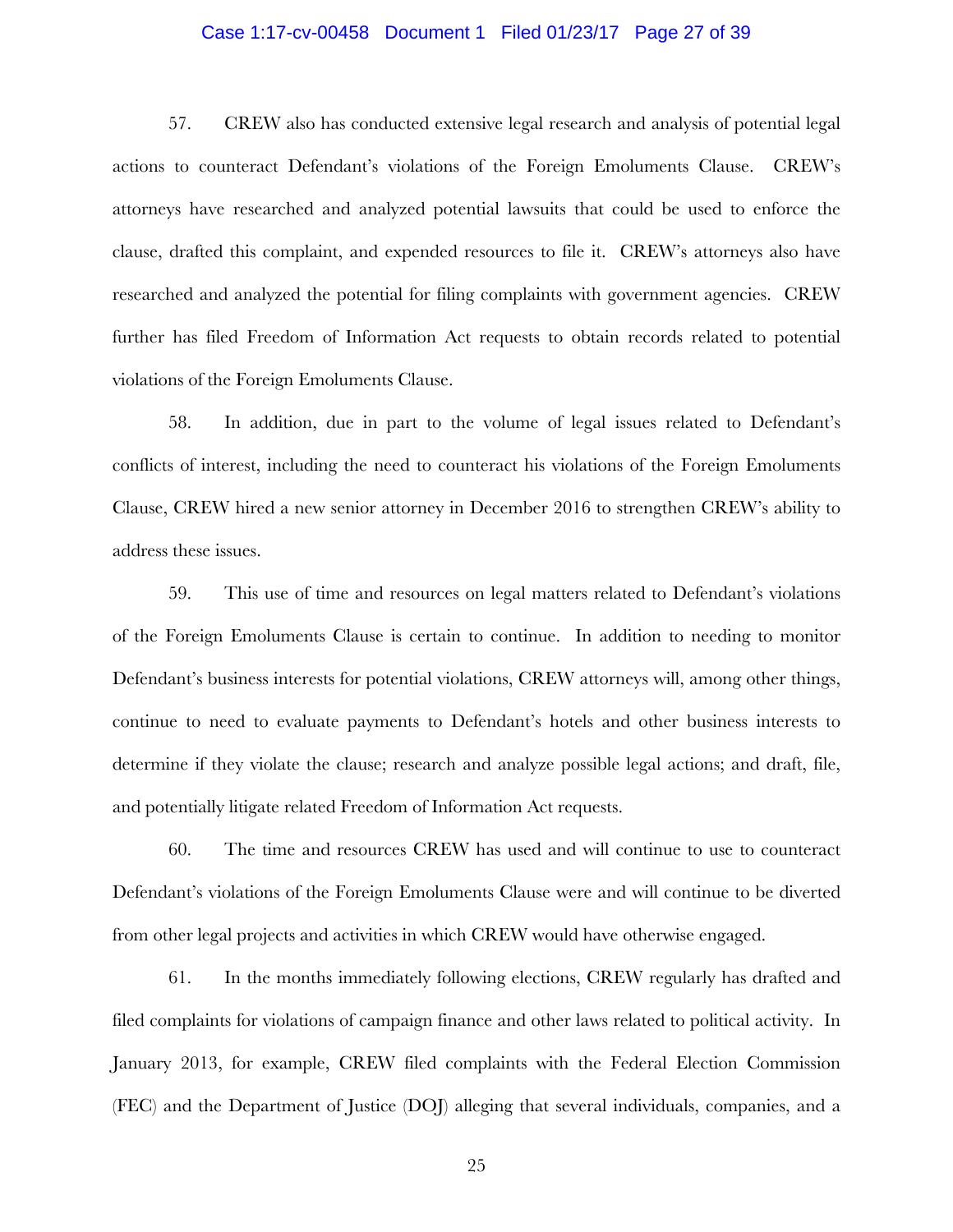#### Case 1:17-cv-00458 Document 1 Filed 01/23/17 Page 28 of 39

super PAC made and accepted an illegal \$1 million conduit contribution during the 2012 election.51 CREW also filed FEC and DOJ complaints in November 2012 against a section  $501(c)(4)$  "dark money" organization for failing to disclose the identities of donors who contributed \$6 million to fund campaign advertisements in Ohio during the 2012 campaign.<sup>52</sup> Similarly, in November 2014, CREW filed a complaint with the IRS against another section  $501(c)(4)$  organization that violated its tax-exempt status by operating almost entirely for the private benefit of a political candidate and public official by spending nearly all of its money in 2013 and 2014 on advertisements that either directly supported the candidate's reelection or heaped praise on him in a transparent attempt to boost his political advancement and agenda.<sup>53</sup>

62. During the 2016 election, CREW continued to track the spending and activities of candidates and outside groups engaged in politics, and intended to review campaign finance and tax records following the election. CREW expected to continue conducting that research after the election and to file complaints against several organizations regarding their compliance with campaign finance and tax law. Although CREW has been able to expend some resources on these activities and did file one complaint it drafted before the election, it has not been able to complete the research or draft and file other complaints in part because it needed to divert time and resources to counteract Defendant's violations of the Foreign Emoluments Clause.

63. In recent years, CREW has pursued a project related to campaign finance and ethics in the states. Work on that project has included, among other things, monthly

<sup>51</sup> *CREW Files DOJ, FEC Complaints Against Payday Lender For Illegal Conduit Contribution to Super PAC* (Jan. 8, 2013), *available at* http://www.citizensforethics.org/legal-filling/crew-files-doj-fec-complaint-payday-lenderconduit-contribution-super-pac/.

<sup>52</sup> *CREW Files FEC Complaint Against Crossroads GPS For Failing to Disclose Donors* (Nov. 15, 2012), *available at* http://www.citizensforethics.org/legal-filling/crew-files-fec-complaint-crossroads-gps-failing-to-disclosedonors/.

<sup>53</sup> *CREW Files IRS Complaint Against the Kentucky Opportunity Coalition* (Nov. 24, 2014), *available at* http://www.citizensforethics.org/legal-filling/crew-files-irs-complaint-against-kentucky-opportunitycoalition/.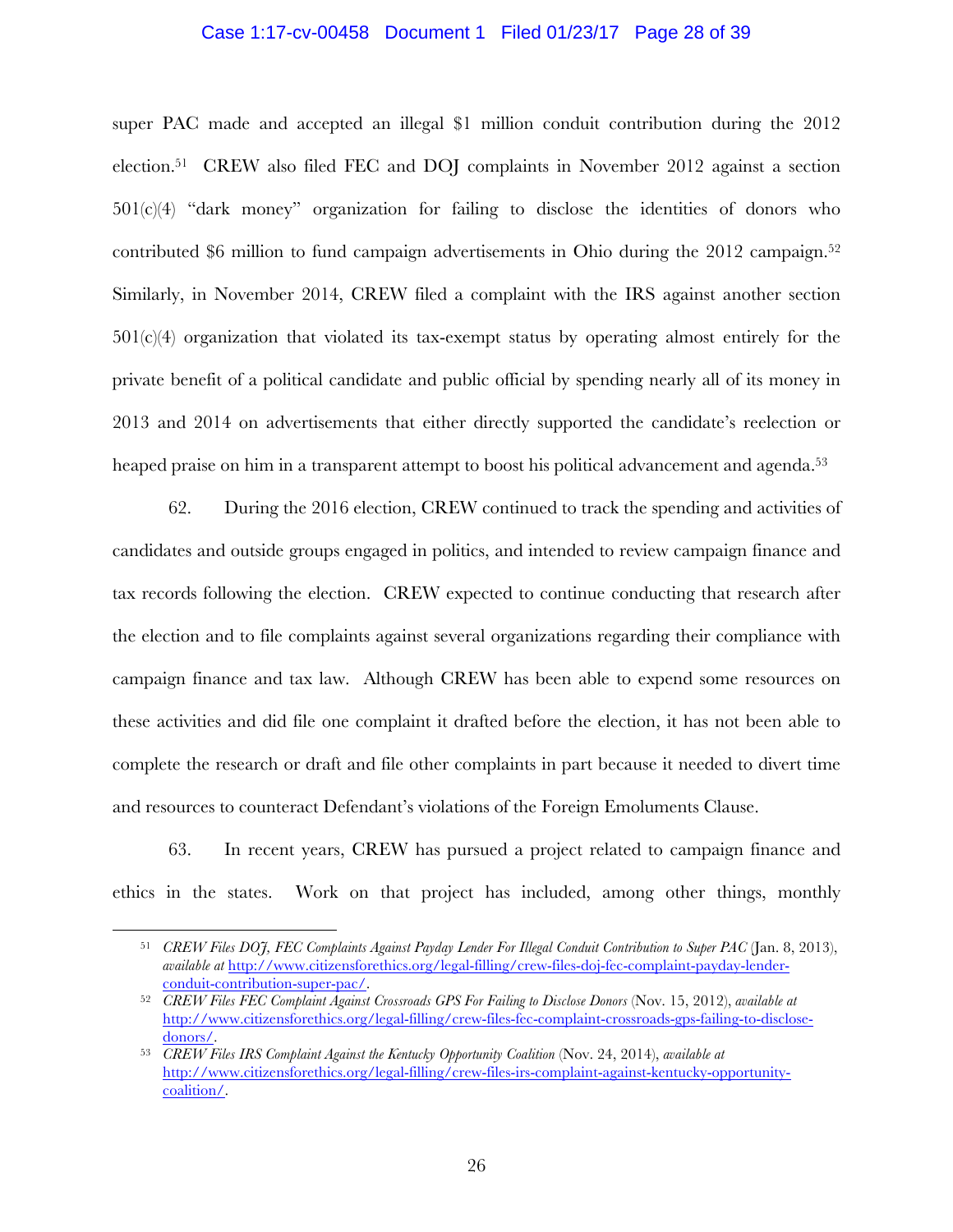#### Case 1:17-cv-00458 Document 1 Filed 01/23/17 Page 29 of 39

concentrated periods for CREW staff to conduct research and explore potential legal actions. CREW has not been able to conduct many aspects of this project, including the monthly staff work periods, since just after the 2016 election due to the need to divert its time and resources to responding to Defendant's conflicts of interests, including his violations of the Foreign Emoluments Clause. CREW does not expect to have the resources to conduct these activities in the foreseeable future.

64. CREW also researches, drafts, and files comments with government agencies related to rulemakings and other regulatory actions. For example, in the months following the 2014 elections, CREW drafted comments in response to an FEC rulemaking notice, <sup>54</sup> and filed the comments in January 2015.55 Following the 2016 elections, several FEC rulemaking comment periods were open. CREW considered filing comments in these proceedings, but did not do so due to the need to divert its time and resources to responding to Defendant's conflicts of interests, including his violations of the Foreign Emoluments Clause.

65. Defendant's violations of the Foreign Emoluments Clause also have required CREW to expend a significant amount of time and resources to research and monitor Defendant's business interests. Since the November 2016 election, CREW researchers have dedicated significant time and effort to developing a comprehensive understanding of Defendant's business empire and conflicts of interest, particularly regarding his business ties to foreign companies and governments that run a particularly strong risk of resulting in a violation of the Foreign Emoluments Clause. For example, CREW researchers have compiled and analyzed data regarding the more than 500 business entities Defendant listed on his 2016

<sup>54</sup> FEC, Advance Notice of Proposed Rulemaking, Earmarking, Affiliation, Joint Fundraising, Disclosure, and Other Issues, 79 Fed. Reg. 62361 (Oct. 17, 2014) (REG 2014-01).

<sup>55</sup> *CREW to FEC: Comments on Addressing Corruption and Deficiencies in Disclosure* (Jan. 15, 2015), *available at* http://www.citizensforethics.org/legal-filling/crew-to-fec-comments-on-addressing-corruption-anddeficiencies-in-disclosur/.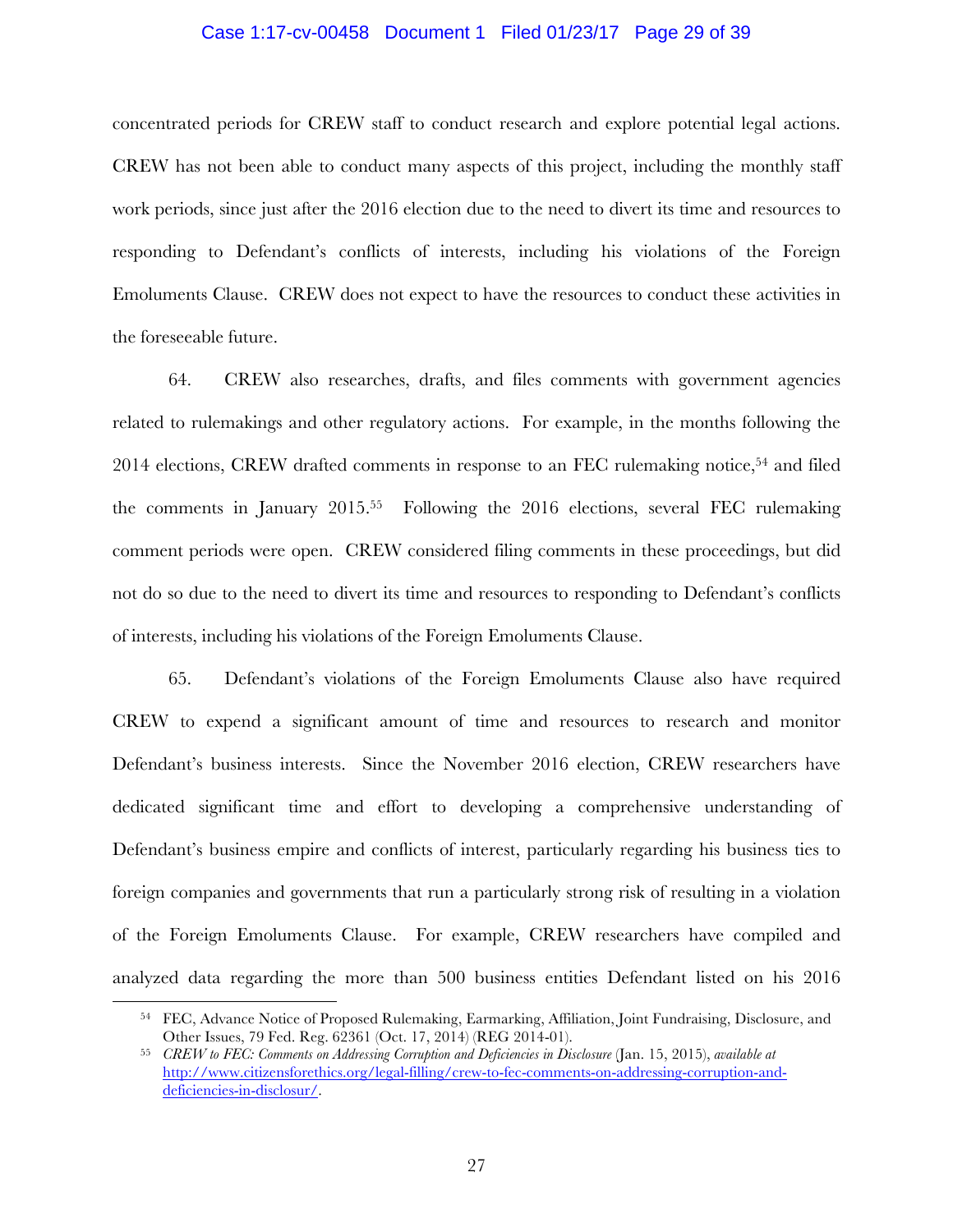#### Case 1:17-cv-00458 Document 1 Filed 01/23/17 Page 30 of 39

personal financial-disclosure form, developing that information for both internal and external uses. This project began on November 28, 2016 and is not yet fully completed. Every member of CREW's research team has worked on this project on a near-daily basis.

66. This project was launched in part to aid in responding to questions from the news media about the extent of Defendant's business dealings. As explained above, CREW has received hundreds of questions from the news media about Defendant's businesses, including his foreign businesses, and CREW determined that a comprehensive internal resource was necessary to help answer those questions.

67. As a result of Defendant's decision to not divest himself from his properties and business interests, CREW will need to continue to expend significant time and resources to research and monitor Defendant's Foreign Emoluments Clause violations. As part of its mission, CREW will need to research and monitor Defendant's businesses to determine if he receives any foreign emoluments through them. Payments to his businesses, however, are rarely public, requiring CREW to expend resources to uncover them. Also as part of its mission, CREW will need to monitor Defendant's attorney's pledge to "donate all profits from foreign government payments made to his hotel to the United States Treasury," even though, as noted above, that pledge is not an actual remedy for the Foreign Emoluments Clause violations taking place. Again, this will require significant time and resources as payments to hotels and other business entities are rarely public, and neither Defendant nor his attorney announced any system for transparency or accountability for these or any other foreign payments. Further, Defendant has intentionally made it more difficult to obtain information about foreign payments. Defendant,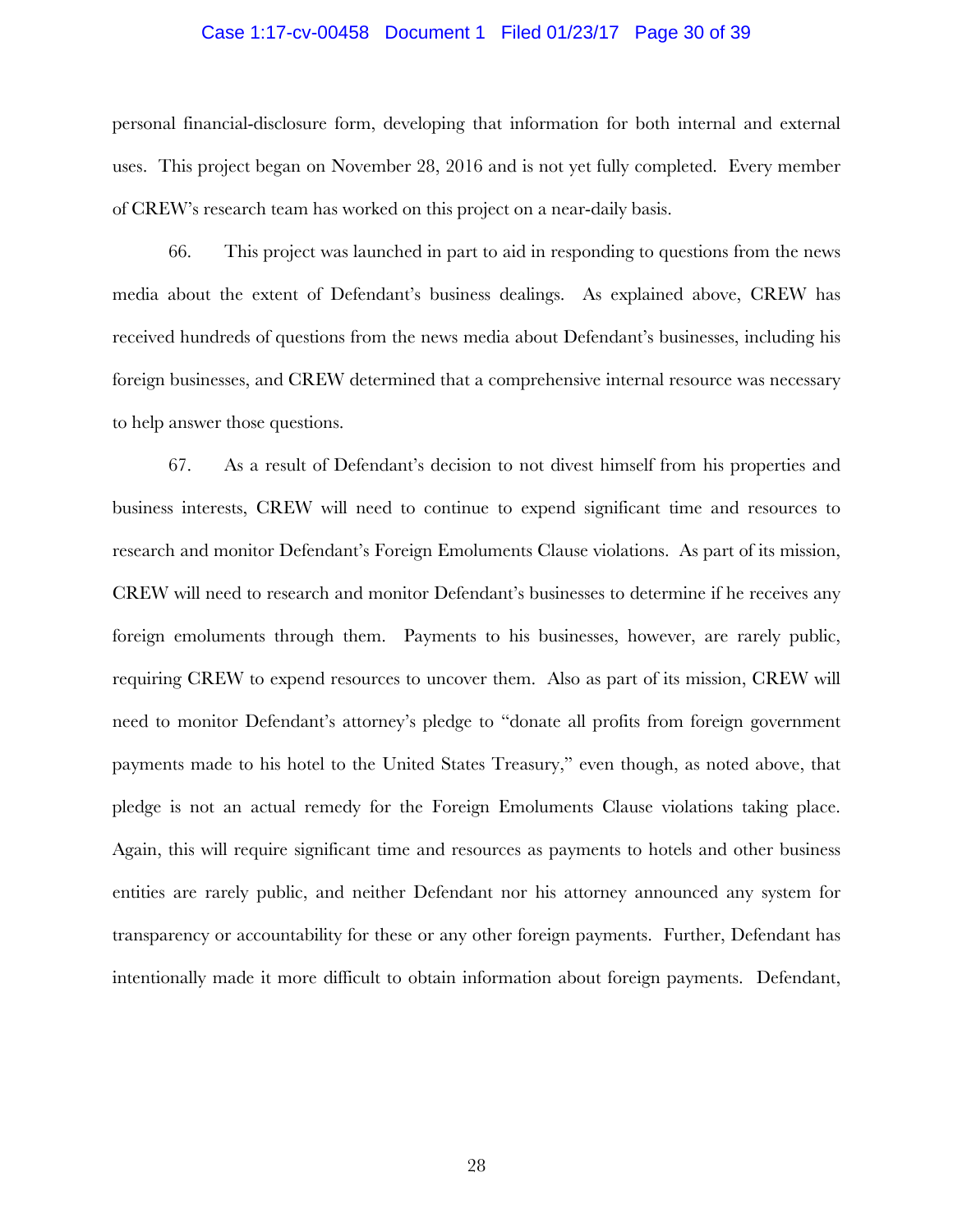#### Case 1:17-cv-00458 Document 1 Filed 01/23/17 Page 31 of 39

for instance, has refused to release his tax returns, and, according to media reports, the press was banned from his D.C. hotel during the week of the inauguration.<sup>56</sup>

68. The time and resources CREW has used and will continue to use to research Defendant's business interests related to violations of the Foreign Emoluments Clause were and will continue to be diverted from other research projects and activities in which CREW would have otherwise engaged. In the months immediately following elections, CREW traditionally has produced research and reports looking back at money-in-politics issues and players in that election cycle. In December 2012, for example, CREW published *Stealth Donors*, a report on donors who gave more than \$1 million to super PACs trying to influence the 2012 election but whose efforts to sway voters were largely out of the public view.<sup>57</sup> CREW similarly researched and published in December 2014 a series of blog posts on "dead-end disclosure," practices used to keep secret the identities of donors who give money to outside groups attempting to influence elections.58

69. CREW intended to conduct similar research and analysis on campaign-finance issues in the aftermath of the 2016 election and expected to publish the results, but has not had time and resources to follow through on these plans or develop other evaluations of spending in the 2016 election. Instead, CREW needed to divert its resources to research and analyze Defendant's business interests, particularly those related to violations of the Foreign Emoluments Clause. In early 2016, for example, CREW published a report on the post-2014 election

<sup>56</sup> Daniel Lippman, *Trump's D.C. hotel bans press during inauguration week*, Politico (Jan. 18, 2017).

<sup>57</sup> *Stealth Donors* (Dec. 3, 2012), *available at* http://www.citizensforethics.org/stealth-donors-report-super-pacunder-the-radar/.

<sup>58</sup> Matt Corley & David Crockett, *CREW Series: Dead End Disclosure in the 2014 Elections* (Dec. 15, 2014), *available at* http://www.citizensforethics.org/crew-series-dead-end-disclosure-in-the-2014-elections/.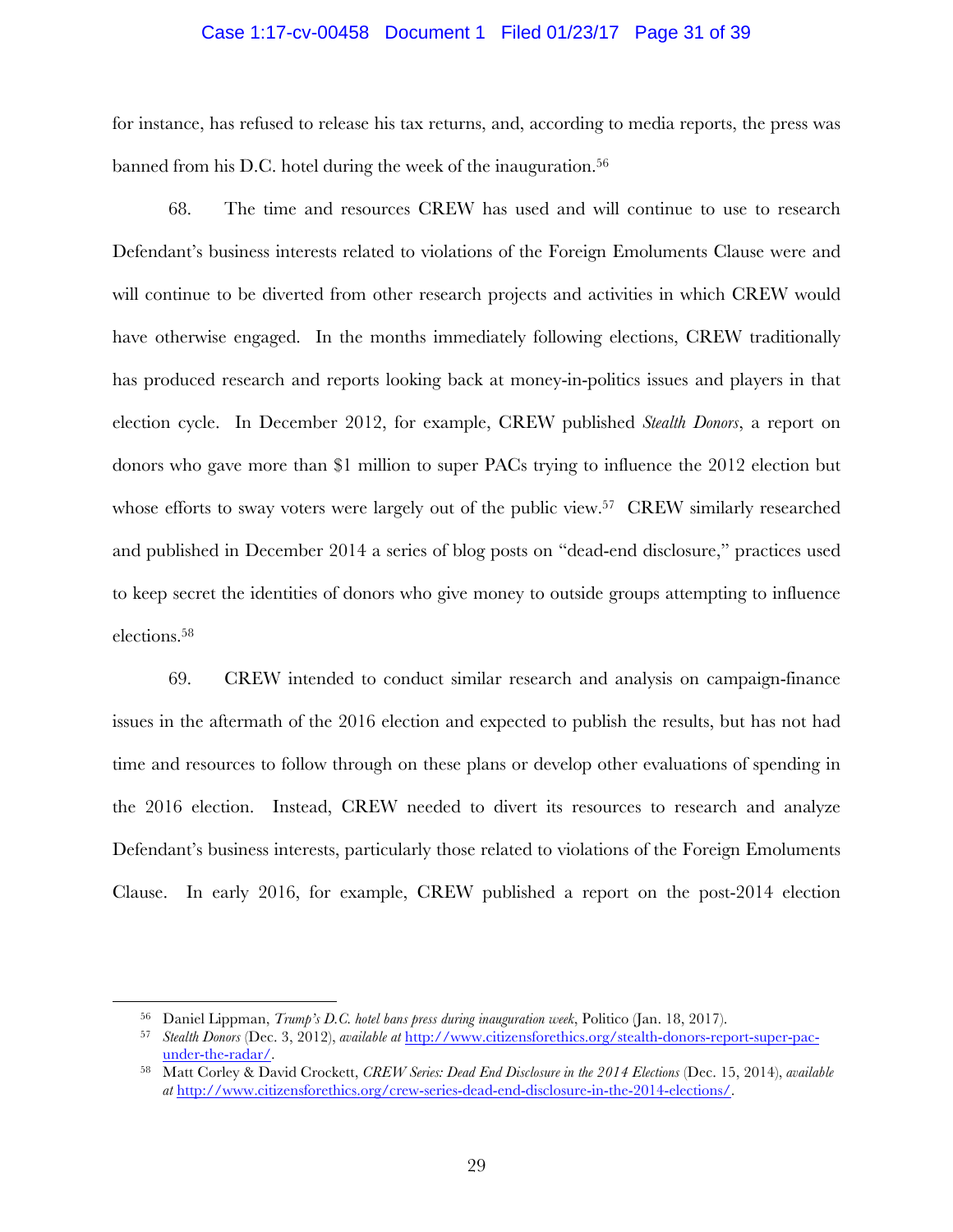#### Case 1:17-cv-00458 Document 1 Filed 01/23/17 Page 32 of 39

contributions to new members of Congress by special interest PACs.59 CREW intended to review similar post-election campaign contributions to newly elected members in December 2016 and likely would have published a follow-up report, but did not do so due to the need to commit resources to researching Defendant's business interests.

70. CREW also normally obtains and analyzes tax returns of nonprofit groups engaged in political activities starting in the middle of November, when most of those tax returns are filed with the IRS. In past years, that research and analysis regularly has resulted in reports to educate the public, and sometimes in complaints to the IRS. In November and December 2014, for instance, CREW published two blog posts based on findings from new nonprofit tax returns filed that November,<sup>60</sup> and similarly published a blog post in November 2015 based on a nonprofit tax form filed that November.<sup>61</sup> Although CREW was able to send requests to the IRS for nonprofit tax forms filed in November 2016, it has not been able to devote as much time or resources to analyzing and subsequently writing about the information in tax returns obtained and published by other sources. As a result, for example, for the first time since 2013, CREW has not published any analysis of the annual tax form filed by Freedom Partners Chamber of Commerce, a critical component in a network of politically active nonprofit groups.

71. In addition to the diversion and depletion of CREW's resources, CREW is further injured because Defendant's violations of the Foreign Emoluments Clause increase the costs to

<sup>59</sup> *Welcome to Washington: New Members of Congress Attract Special Interest Money* (May 9, 2016), *available at* http://www.citizensforethics.org/press-release/crew-issues-major-report-special-interest-fundraisingfreshman-congressmen/. 60 Matt Corley, *Crossroads GPS and Kentucky Opportunity Coalition Have, Word for Word, the Same Mission* (Nov. 20,

<sup>2014),</sup> *available at* http://www.citizensforethics.org/crossroads-gps-kentucky-opportunity-coalition-have-thesame-mission/; *Dr. Evil Meets the Kochtopus: Americans for Prosperity Now Supporting Berman Group* (Dec. 2, 2014), *available at* http://www.citizensforethics.org/dr-evil-meets-kochtopus-americans-for-prosperity-supportingberman-group/.

<sup>61</sup> Matt Corley, *Freedom Partners Admits Issue Ads Are Aimed At Influencing Elections* (Nov. 19, 2015), *available at* http://www.citizensforethics.org/freedom-partners-admits-issue-ads-are-aimed-at-influencing-elections/.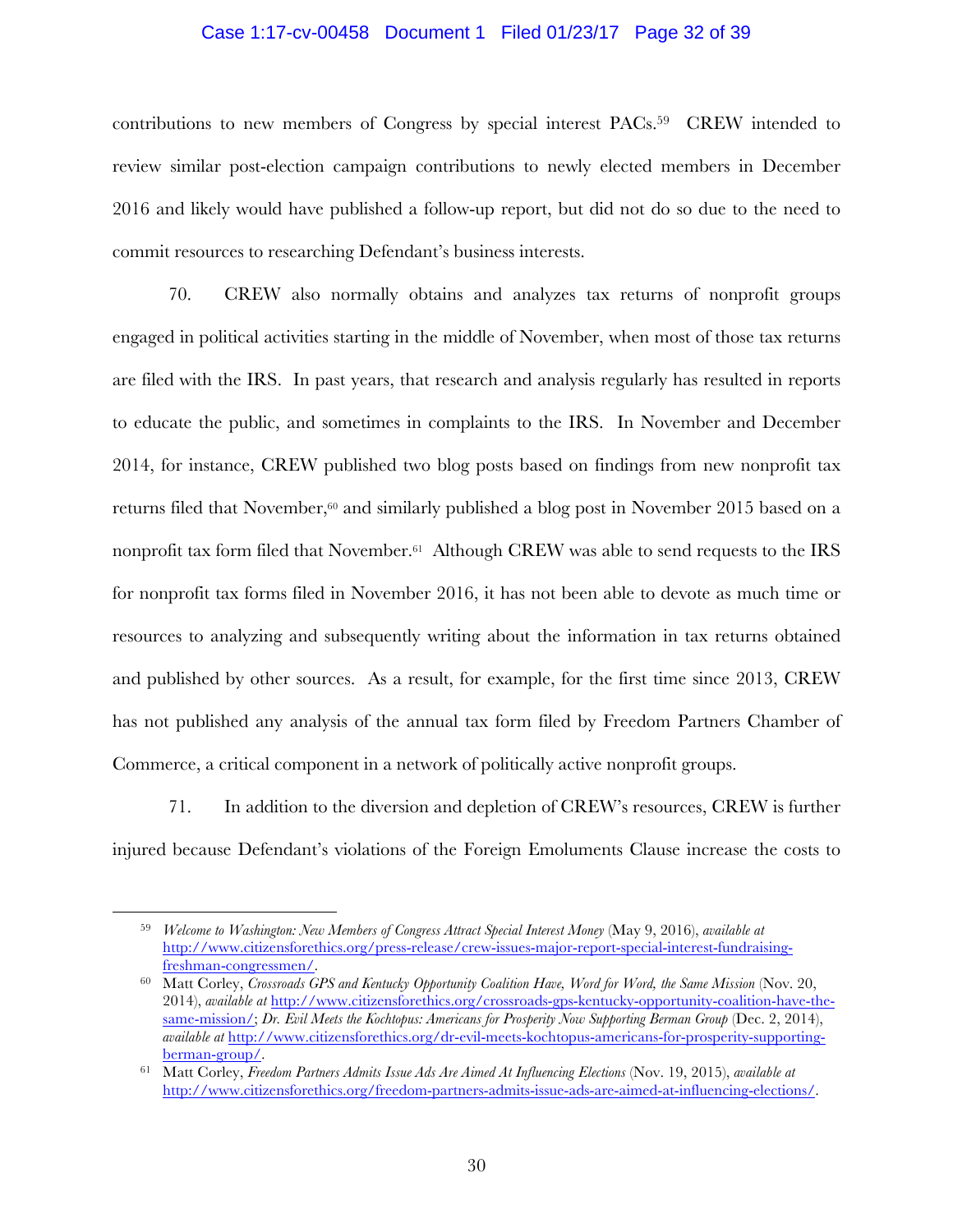#### Case 1:17-cv-00458 Document 1 Filed 01/23/17 Page 33 of 39

CREW to carry out its mission in the normal course of business. By accepting foreign emoluments through nonpublic channels, Defendant's violations will deprive CREW of information about financial support Defendant will be receiving from foreign governments, forcing CREW to expend resources to uncover his Foreign Emoluments Clause violations. In the course of CREW's normal activities and in order to carry out CREW's mission, CREW obtains information about financial support received by a public official or candidate from public records and filings such as campaign-finance reports and personal financial disclosure forms. Such disclosures allow CREW to monitor public corruption and inform the public about conflicts of interest. Emoluments provided to Defendant through his businesses, however, will rarely be public—especially since Defendant has eschewed mechanisms for transparency, such as releasing tax returns—and CREW will need to expend significant resources to uncover those payments. For example, a foreign country's payments for an opulent reception at a hotel owned by Defendant or the terms of a lease for a foreign-state-owned bank at a building he owns are not public information. To try to determine if Defendant is receiving prohibited foreign emoluments that raise concerns of corruption and conflicts of interest, and in order for CREW to continue to carry out its mission in the normal course of business, CREW has needed and will need to continue expending significant resources far in excess of those required if money transfers to Defendant occurred through more traditional and transparent means.

72. Except for those expenses involved in preparing for this specific litigation, CREW would have suffered the injuries described even if it had not filed this case.

73. The declaratory and injunctive relief that CREW is seeking would provide a remedy for the many injuries described above. If such relief is granted, resolving the disputes between CREW and Defendant over the Foreign Emoluments Clause and enjoining Defendant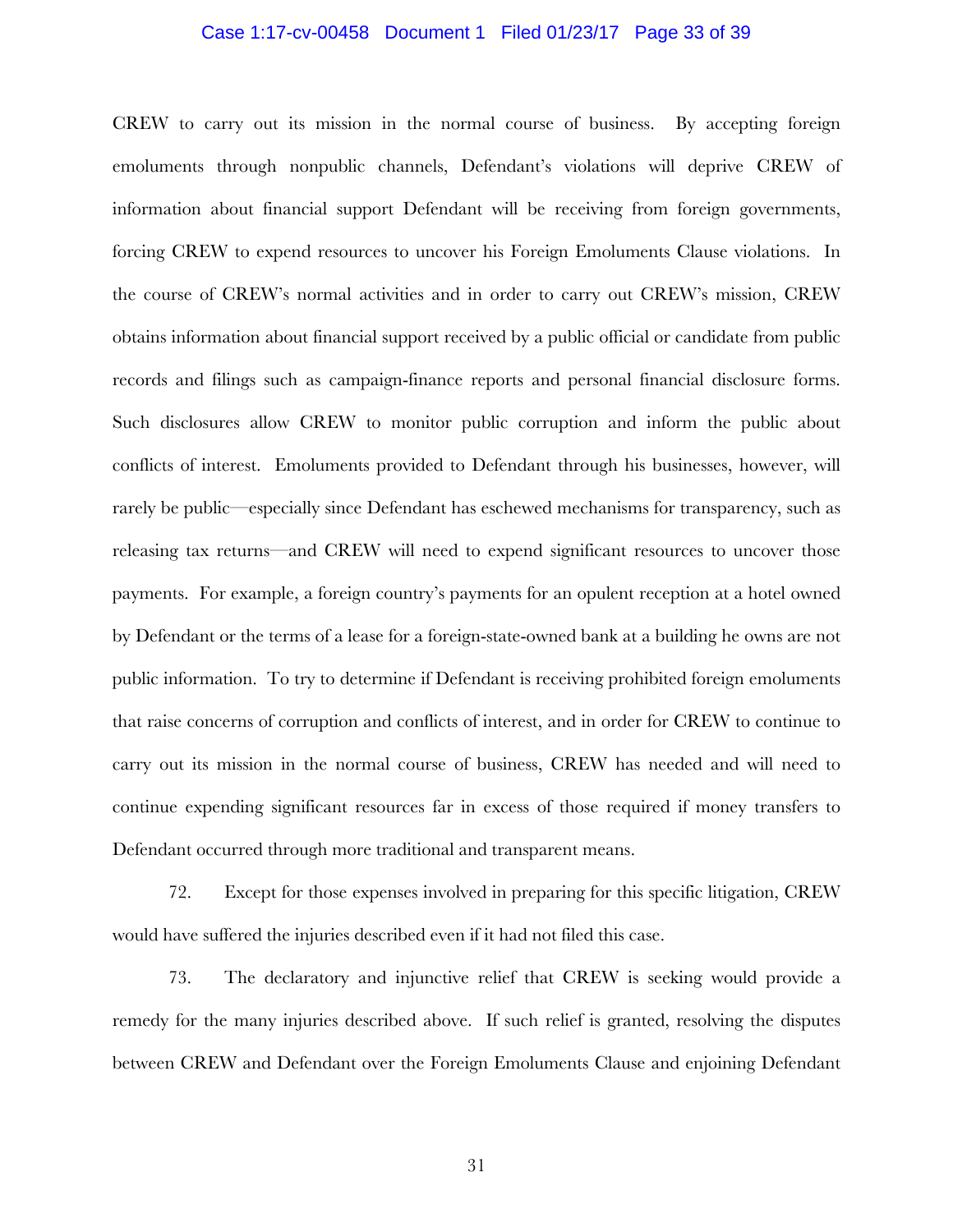#### Case 1:17-cv-00458 Document 1 Filed 01/23/17 Page 34 of 39

from violating the Foreign Emoluments Clause, CREW would no longer suffer the diversion and depletion of resources described above.

#### **C. Other Injuries**

74. Beyond the injuries described above that CREW would have suffered even if it had not filed this case, Defendant's unconstitutional conduct has caused added financial costs and greater logistical difficulties with respect to informing—and helping to protect from corrupt and unethical manipulation—innocent and unaware third parties, including consumers, workers, and small businesses. As the Executive Branch, led by Defendant, shapes the strategy, substance, and timing of its trade and other commercial and financial negotiations with foreign governments, these third parties are at risk of having their economic interests and financial welfare bartered away, with Defendant rewarding foreign governments in connection with his own business interests.

75. With CREW's efforts to educate these unknowing third parties obstructed, the consumers, workers, and small businesses will remain in the dark about the conflicting, dual roles that Defendant plays in negotiating with foreign governments, as President and businessman.

76. Competitors of Defendant's hotels, golf courses, and other properties and businesses also are injured, financially, by the uneven and unfair playing field created by Defendant's unconstitutional conduct. Those injuries occur both when the competitors lose business directly to Defendant's businesses and when the competitors' brands lose economic value in comparison with the enhanced value of Defendant's brands, all due to foreign governments and their agents and instrumentalities seeking to curry favor with Defendant by favoring his businesses.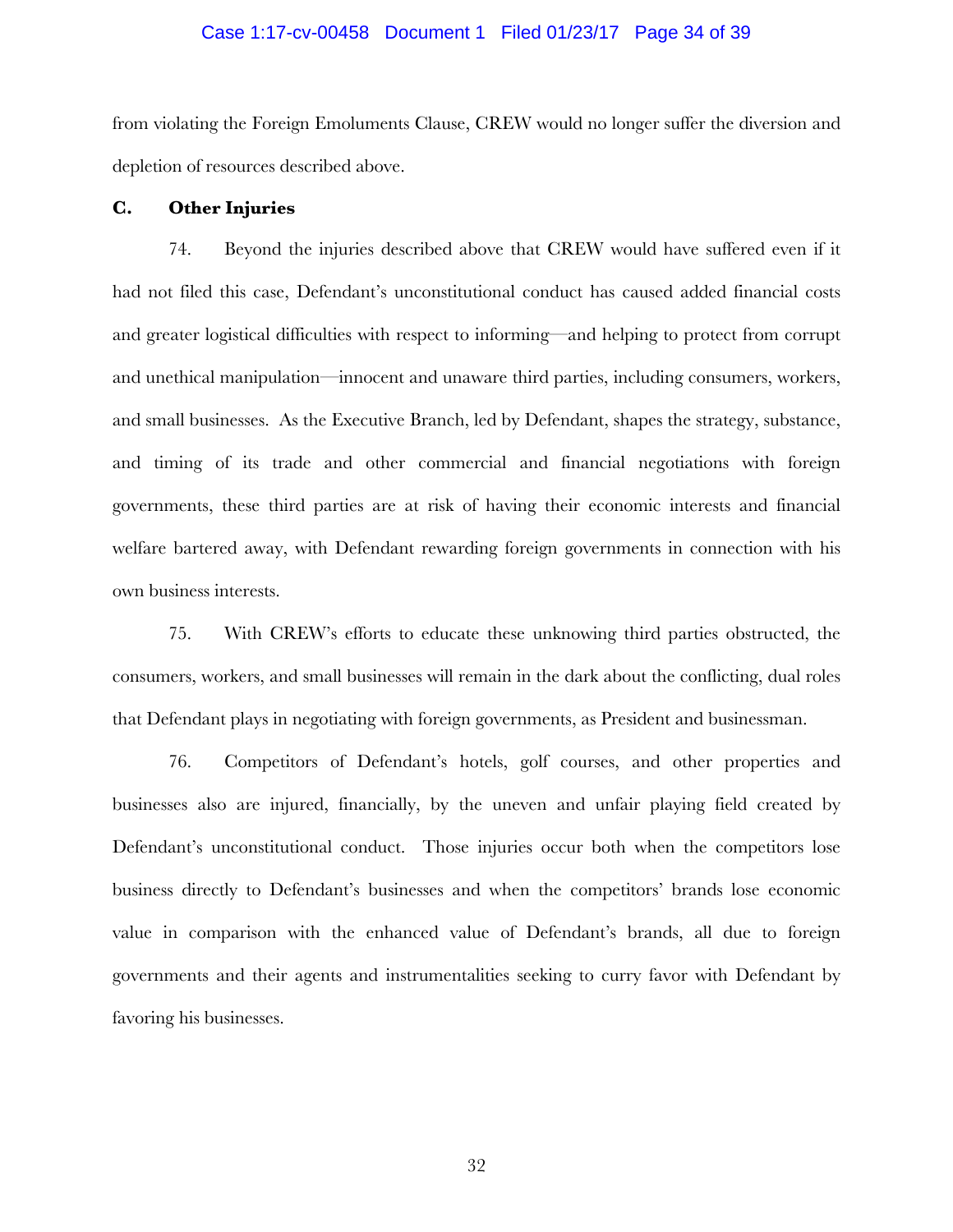#### **V. CLAIMS**

## **COUNT I Violations of the Foreign Emoluments Clause (Injunctive Relief)**

77. CREW realleges and incorporates herein by reference each and every foregoing paragraph of this Complaint as if set forth in full.

78. Defendant is a "Person holding any Office of Profit or Trust" under the Foreign Emoluments Clause.

79. Together, the phrases "present" and "Emolument . . . of any kind whatever" under the Foreign Emoluments Clause cover anything of value, including money, permits, approvals, tax benefits, any other benefits, and anything else monetary or nonmonetary, regardless of whether it is given in exchange for goods or services, and regardless of whether it is part of a transaction at, above, or below market rates.

80. The phrase "any King, Prince, or foreign State" under the Foreign Emoluments Clause includes any foreign government and any agent or instrumentality thereof.

81. Defendant's acceptance of a "present" or "Emolument" from "any King, Prince, or foreign State," without "the Consent of the Congress," constitutes a violation of the Foreign Emoluments Clause.

82. As described more fully in paragraphs 25-49 herein, Defendant has committed violations of the Foreign Emoluments Clause and, without this Court's intervention, will continue to commit violations of the Foreign Emoluments Clause. Defendant is and will be accepting "present[s]" or "Emolument[s]" directly from—or from agents or instrumentalities of—China, the United Arab Emirates, Kuwait, India, Indonesia, Turkey, Scotland, the Philippines, Russia, Saudi Arabia, Taiwan, and other "foreign State[s]," without seeking or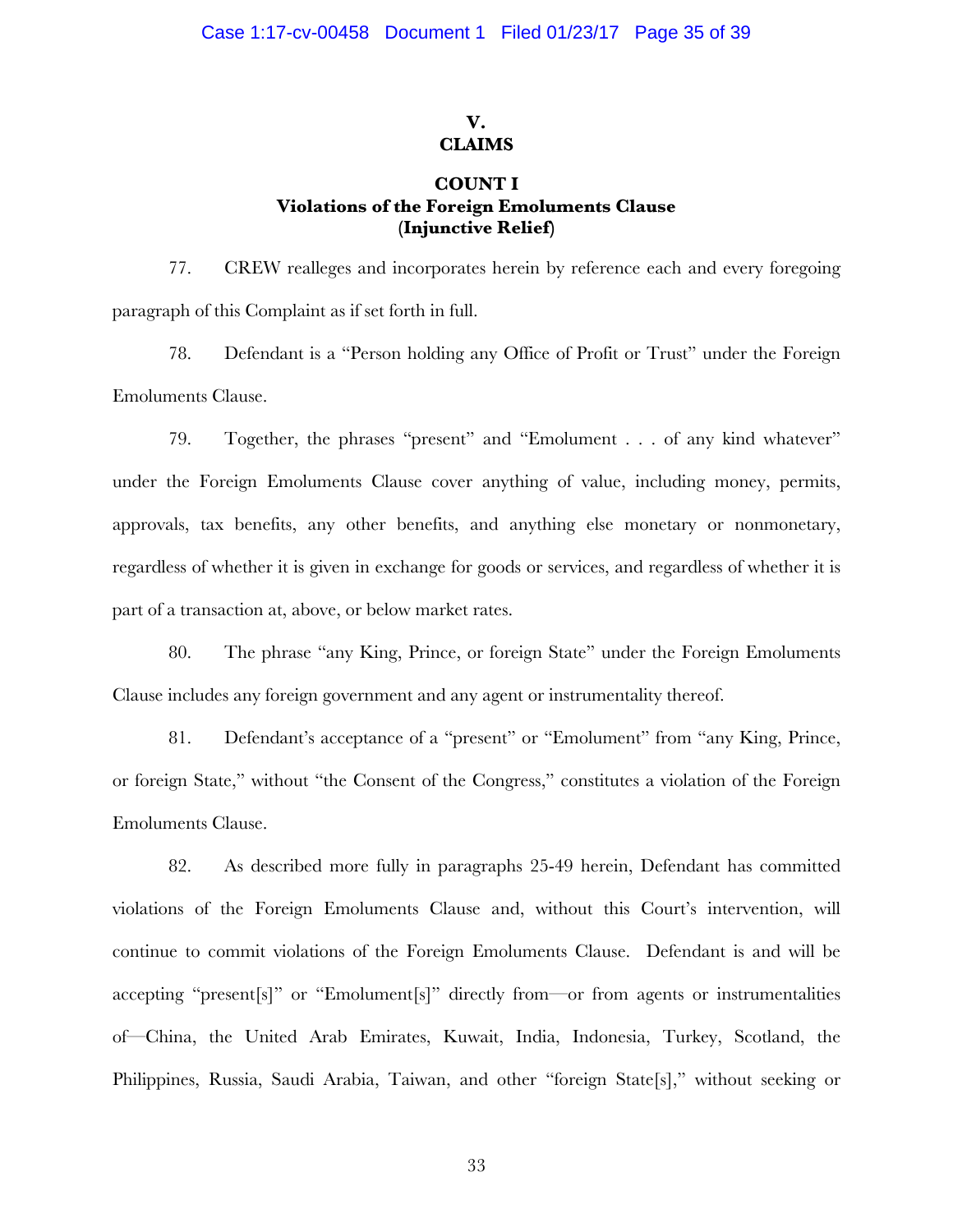#### Case 1:17-cv-00458 Document 1 Filed 01/23/17 Page 36 of 39

obtaining "the Consent of the Congress." As described more fully in paragraphs 25-49 herein, Defendant is committing or will commit these violations in connection with transactions involving New York's Trump Tower, the Trump International Hotel Washington, D.C., the television program "The Apprentice" and its spinoffs and international versions, and other business and property interests and transactions in the United States and abroad.

83. No proposed plan announced by Defendant or his attorneys can make this conduct constitutional or otherwise remedy these constitutional violations.

84. As a direct result of these violations of the Foreign Emoluments Clause, CREW has already suffered significant harm. CREW also stands to suffer additional significant harm directly from the further occurrence of these violations.

85. CREW is entitled to bring this action pursuant to this Court's inherent ability to award equitable relief where a federal official violates or is about to violate the U.S. Constitution or federal law.

86. CREW is entitled to injunctive relief to stop and prevent the above-mentioned Foreign Emoluments Clause violations and any other Foreign Emoluments Clause violations. This Court has the power to grant such relief pursuant to its inherent ability to grant equitable relief and 28 U.S.C. § 1331. Such relief would enjoin Defendant from violating the Foreign Emoluments Clause, as construed by this Court. Without such relief, CREW will suffer significant injury.

# **COUNT II Violations of the Foreign Emoluments Clause (Declaratory Relief)**

87. CREW realleges and incorporates herein by reference each and every foregoing paragraph of this Complaint as if set forth in full.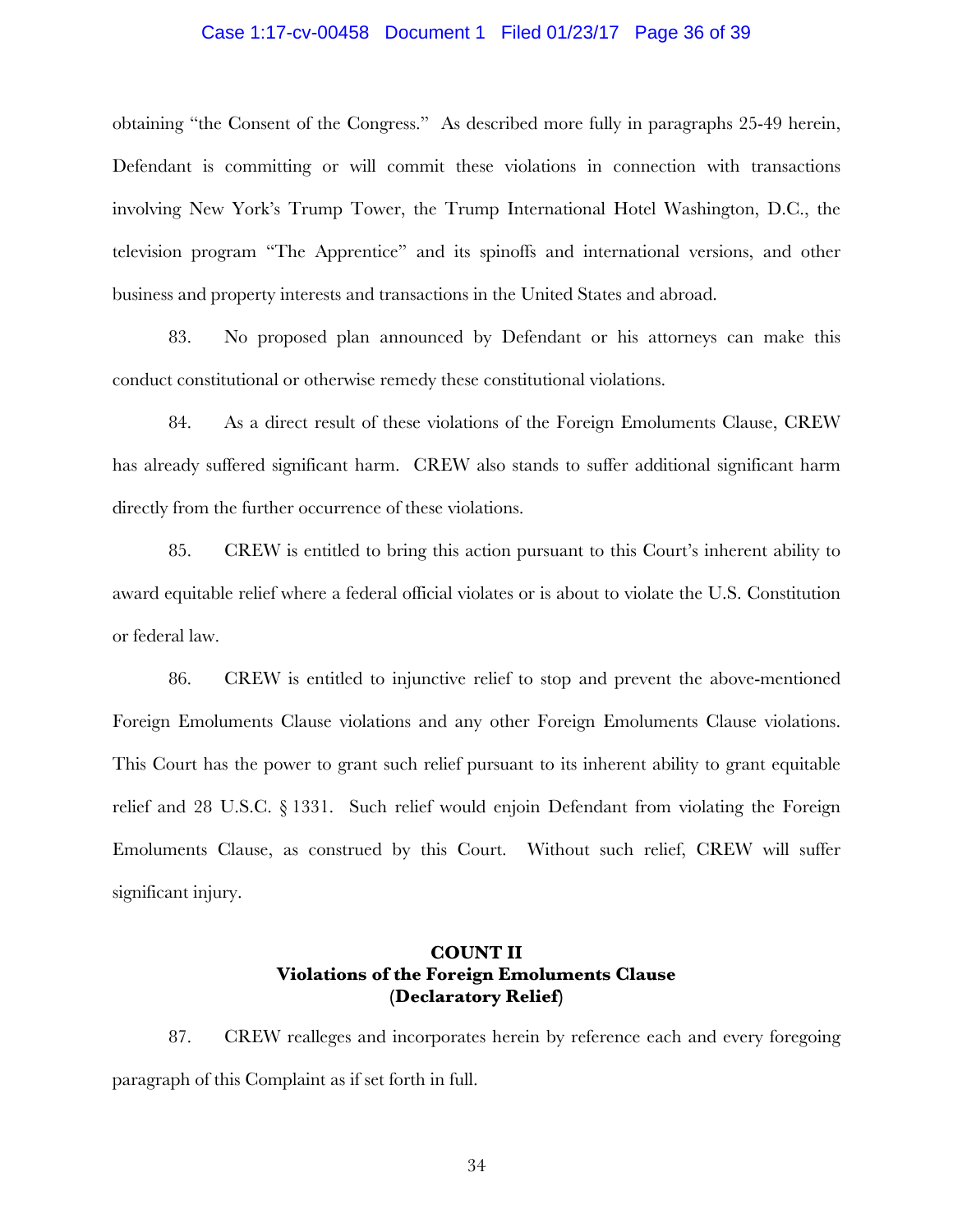#### Case 1:17-cv-00458 Document 1 Filed 01/23/17 Page 37 of 39

88. There is an actual controversy between CREW and Defendant as to the meaning of the Foreign Emoluments Clause and its application to Defendant and his conduct. Specifically, CREW has taken the positions that: (a) Defendant is a "Person holding any Office of Profit or Trust" under the Foreign Emoluments Clause; (b) together, the phrases "present" and "Emolument . . . of any kind whatever" under the Foreign Emoluments Clause cover anything of value, including money, permits, approvals, tax benefits, any other benefits, and anything else monetary or nonmonetary, regardless of whether it is given in exchange for goods or services, and regardless of whether it is part of a transaction at, above, or below market rates; (c) the phrase "any King, Prince, or foreign State" under the Foreign Emoluments Clause includes any foreign government and any agent or instrumentality thereof; and (d) Defendant's acceptance of a "present" or "Emolument" from "any King, Prince, or foreign State," without "the Consent of the Congress," constitutes a violation of the Foreign Emoluments Clause. CREW also has taken the positions that Defendant, through the conduct described more fully in paragraphs 25-49 herein, is violating or will violate the Foreign Emoluments Clause, and that no proposed plan announced by Defendant or his attorneys can make this conduct constitutional or otherwise remedy these constitutional violations. Defendant disagrees with each of these positions.

89. CREW is entitled to declaratory relief under 28 U.S.C. § 2201. A declaration resolving the actual controversy between CREW and Defendant—as to the meaning of the Foreign Emoluments Clause and whether Defendant's conduct is violating and will violate the Foreign Emoluments Clause—will serve a useful purpose in settling the legal issues in this action and offering relief from uncertainty. Without this relief, CREW will continue to suffer significant injury.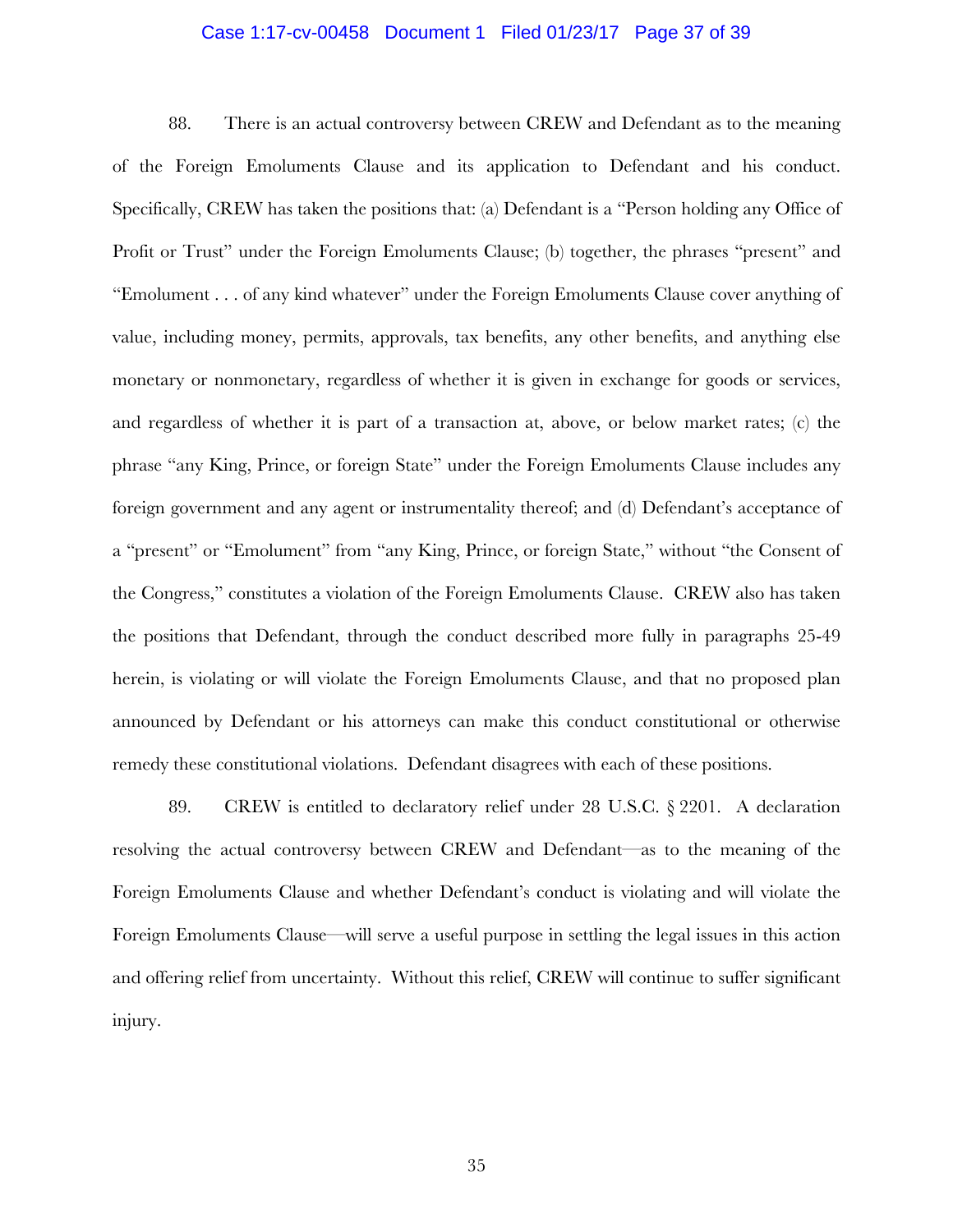# **VI. PRAYER FOR RELIEF**

WHEREFORE, CREW respectfully requests that this Court enter a judgment in CREW's favor and against Defendant, consisting of:

- (a) A declaratory judgment, stating that:
	- (1) Defendant is a "Person holding any Office of Profit or Trust" under the Foreign Emoluments Clause;
	- (2) together, the phrases "present" and "Emolument . . . of any kind whatever" under the Foreign Emoluments Clause cover anything of value, including money, permits, approvals, tax benefits, any other benefits, and anything else monetary or nonmonetary, regardless of whether it is given in exchange for goods or services, and regardless of whether it is part of a transaction at, above, or below market rates;
	- (3) the phrase "any King, Prince, or foreign State" under the Foreign Emoluments Clause includes any foreign government and any agent or instrumentality thereof;
	- (4) Defendant's acceptance of a "present" or "Emolument" from "any King, Prince, or foreign State," without "the Consent of the Congress," constitutes a violation of the Foreign Emoluments Clause;
	- (5) Defendant's conduct, as described more fully in paragraphs 25-49 herein, is violating or will violate the Foreign Emoluments Clause; and
	- (6) no proposed plan announced by Defendant or his attorneys can make this conduct constitutional or otherwise remedy these constitutional violations.